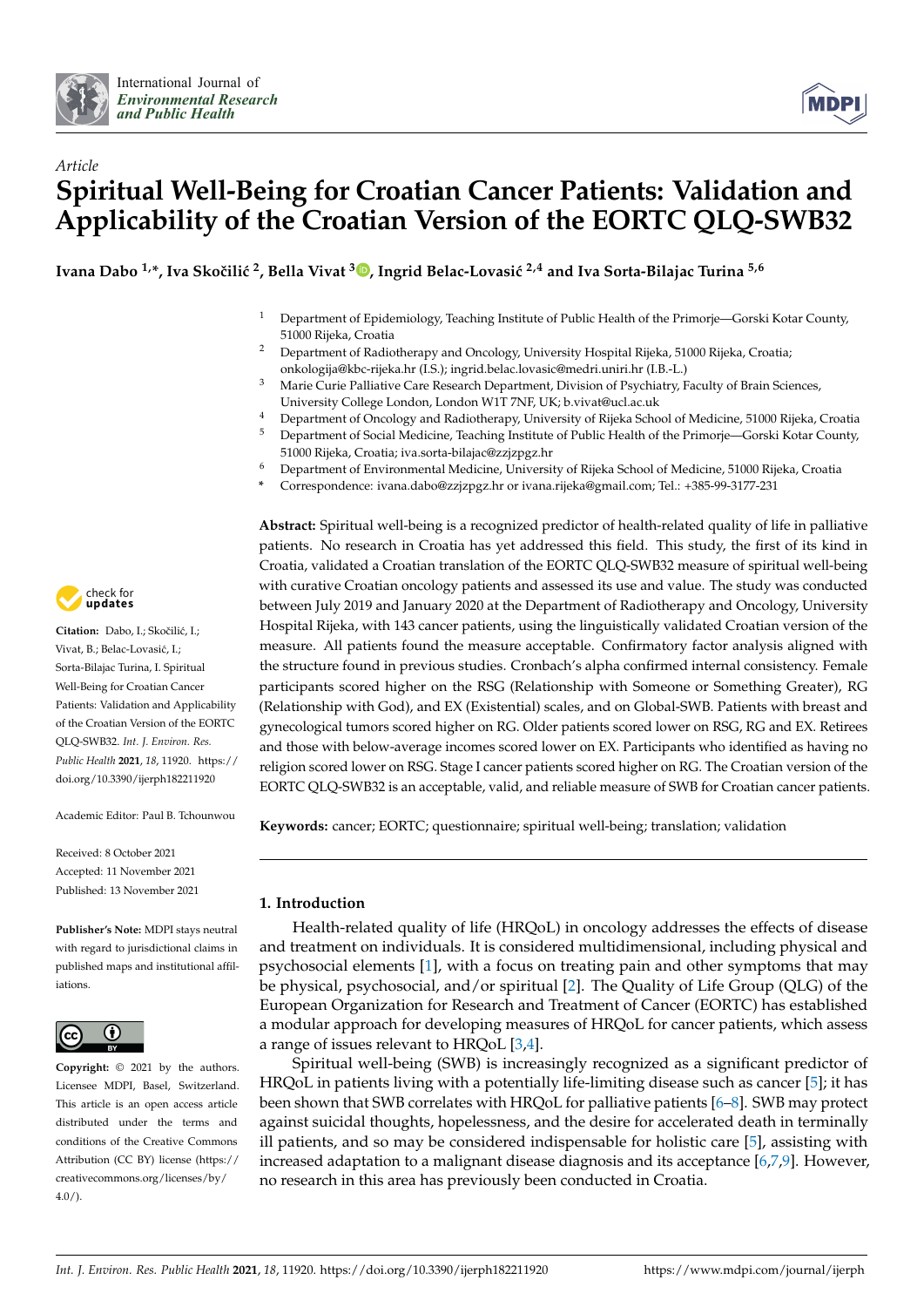Members of the EORTC QLG recently completed international validation of a standalone functional measure of SWB, the EORTC QLQ-SWB32 (SWB32) [\[8\]](#page-13-0). This study was conducted cross-culturally with collaborators from 14 countries on four continents, in 10 languages, and with 451 participants receiving palliative care for cancer. The international and intercultural aspects helped to assure that the measure was suitable in participating cultures and contexts, and understandable and consistent in all tested languages [\[8](#page-13-0)[,10\]](#page-13-2).

This international study highlighted the importance of simultaneously addressing spiritual issues and needs alongside other important issues for patients receiving palliative care, thus complementing the holistic approach [\[8,](#page-13-0)[11\]](#page-13-3). The SWB32 has been recognized as a means of intervening and beginning to address respondents' spiritual problems and needs [\[8,](#page-13-0)[10\]](#page-13-2).

Amongst other recommendations, Vivat et al. [\[8\]](#page-13-0) recommended exploring the use of the SWB32 with curative oncology patients. No such research has yet been conducted in Croatia, but two recent studies in China included curative patients [\[12,](#page-13-4)[13\]](#page-13-5) (it must however be noted that both these Chinese studies used a translation of the SWB32 which has not been validated by the EORTC Translation Unit). Following an initial small-scale study validating the Croatian translation of the SWB32, the primary aim of our project's main study was to evaluate and validate the psychometric characteristics of the Croatian version of the SWB32 with Croatian curative oncology patients, and assess its suitability as both a measurement and intervention tool for these patients. The secondary aim was to conduct known-group comparisons, exploring whether there were any relationships between participants' socio-demographic and medical characteristics and their responses to the SWB32. Lastly, we compared our findings with those from the international validation study and the other studies which have used a version of the SWB32 with curative patients.

### **2. Methods**

#### *2.1. Measure: EORTC QLQ-SWB32 (SWB32)*

The SWB32 has 32 items, with 22 items forming four multi-item scales: Relationships with Others (RO) (six items); Relationship with Self (RS) (five items); Relationship with Someone or Something Greater (RSG) (five items); and Existential (EX) (six items); and a single item Relationship with God (RG) [\[8\]](#page-13-0). The measure also includes a Global-SWB item and nine other items: two items that screen for current or past belief in someone or something greater; three items that are only answered by those responding positively to the screening items; and four non-scoring clinically relevant items [\[8\]](#page-13-0).

Global-SWB scores range from 1 (*very poor*) to 7 (*excellent*) plus the additional option of "0" for *I do not know* or *I cannot answer*. The other 31 items are scored from 1 (*not at all*) to 4 (*very much*). Sum scores from the four QLQ-SWB32 scales, the RG item, and the Global-SWB item are transformed into scores from 0 to 100, with 100 as the best possible score [\[8,](#page-13-0)[10\]](#page-13-2).

# *2.2. Patient Recruitment and Data Collection*

The study was conducted at the Department of Radiotherapy and Oncology of the University Hospital Rijeka (UHR). UHR is one of the five university clinical hospital centres in Croatia. It is a regional referral centre for three counties (Primorje-Gorski Kotar, Istria and Lika-Senj), which provides medical care for about 600,000 inhabitants of Croatia (15%) [\[14\]](#page-13-6). The UHR Ethics Committee approved the study.

The SWB32 was translated from English to Croatian following the EORTC translation guidelines [\[15\]](#page-13-7), including the EORTC standard translation procedure of two forward-back translations, Initial linguistic validation, i.e., assessment of the comprehensibility of the translated SWB32, was then performed in April 2019 with Department patients attending for oncology treatment. Subsequently, the Croatian version was approved by the EORTC QLG as the official Croatian version of the EORTC QLQ-SWB32.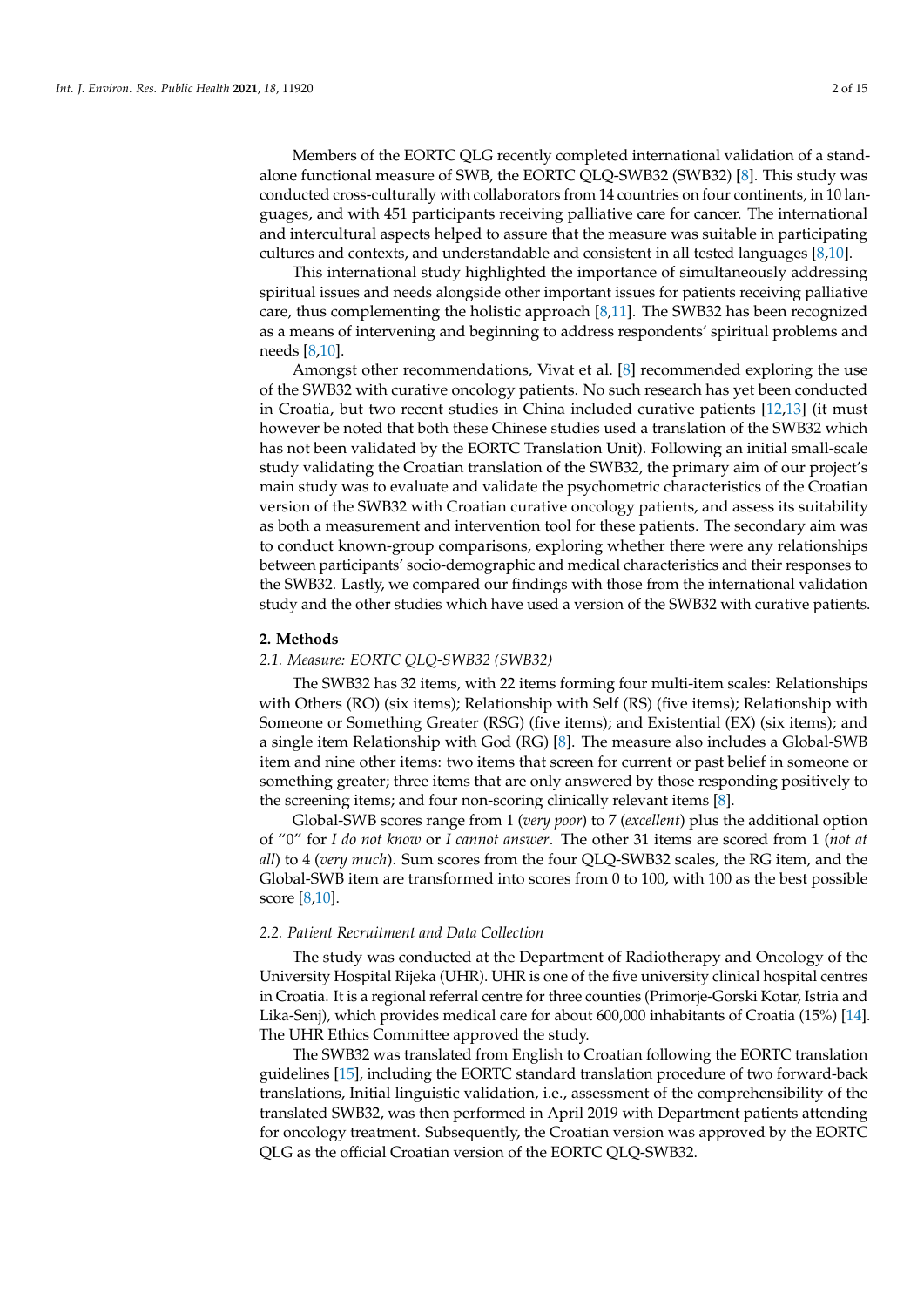For the larger main study, investigating the structure of the measure, a sufficient sample size was estimated by Power Analysis for ANOVA as  $N = 143$ , assuming a significance threshold of  $\alpha$  = 0.05 and a test power of 0.8, calculated using G\* Power.

The research team developed a Background Information Survey to collect sociodemographic characteristics: age, place of residence, education, employment, the economics of daily living, living conditions, marital status, distance from the health facility, and whether participants had religious beliefs or were part of any spiritual movement/organization. The medical data collected were: primary tumour site, cancer clinical stage (I–III), and the type of oncology treatment according to their medical history.

Patient participants were recruited between July 2019 and January 2020 from ambulatory oncology, radiotherapy, and daily hospital chemotherapy. Inclusion criteria were: aged between 30 and 65 years of age, diagnosed with stage I-III cancer for up to five years, receiving oncological treatment (neoadjuvant therapy and adjuvant therapy) at the department, able to read and write Croatian, and having provided informed consent. The lower age limit was chosen to reduce heterogeneity, since cancer is rare for people under 30 in this country; the upper age limit in order to reduce the likelihood of comorbidities which might confound the analysis. Exclusion criteria were: patients with metastases to distant organs, anyone with a psychotic mental disorder, unable to follow the instructions from the study, unable to read and speak Croatian fluently, and anyone who withheld consent.

Participants were generally approached one month after receiving their diagnoses, i.e., after they had started their oncology therapy and become familiar with their treatment plan. This timing was chosen because at this point patients would be more accustomed to their treatment, and less uncertain and fearful about it, while likely to be experiencing fewer strong adverse effects, and therefore more willing to be approached.

Authorized members of the research team delivered information about the study, which the participants could also read in detail on the participant information sheet. After informed consent was obtained, the researchers collected demographic data and provided participants with the SWB32 to complete on their own. Participants completed the questionnaires and the subsequent debriefing interviews while waiting for their scheduled oncological treatment.

While completing the measure, most participants requested an explanation for item 31 ("I have spiritual wellbeing"), because the phrase was unfamiliar, and participants associated SWB with religion. Researchers offered a brief explanation, following Frankl [\[16\]](#page-13-8): "search for the goal and meaning of life".

After completion, researchers conducted face-to-face debriefing interviews with the participants. Previous research with the SWB32 has highlighted that the measure has an unavoidable interventionist character, since the act of completing it encourages reflection, and enables new insights into one's condition and illness, thus prompting engagement in discussion and individual conversation [\[8](#page-13-0)[,10\]](#page-13-2). The developers recommend, therefore, that a researcher and/or care professional should always be available for subsequent discussion if required [\[8,](#page-13-0)[10\]](#page-13-2). Consequently, administering the SWB32 requires that research team members and/or other care professionals (mental health and/or spiritual care professionals) be present to offer emotional, psychological, or spiritual support if required after respondents have completed the measure. Accordingly, qualified members of the research team were present and available to all participants who might wish further support.

#### *2.3. Statistical Analysis*

Response data were summarized using basic statistical indicators (i.e., means, medians, ranges, and standard deviations). Confirmatory factor analysis and Cronbach's alpha reliability estimate were used to validate the Croatian version of the measure. The threshold for Cronbach's alpha was set at 0.6 [\[17\]](#page-13-9). None of the analyzed variables showed normality, and non-parametric methods were used in all statistical analyses. Specifically, the Mann–Whitney U-test was used to test differences between any two groups, and the Kruskal–Wallis test to test differences between more than two groups. Statistical analysis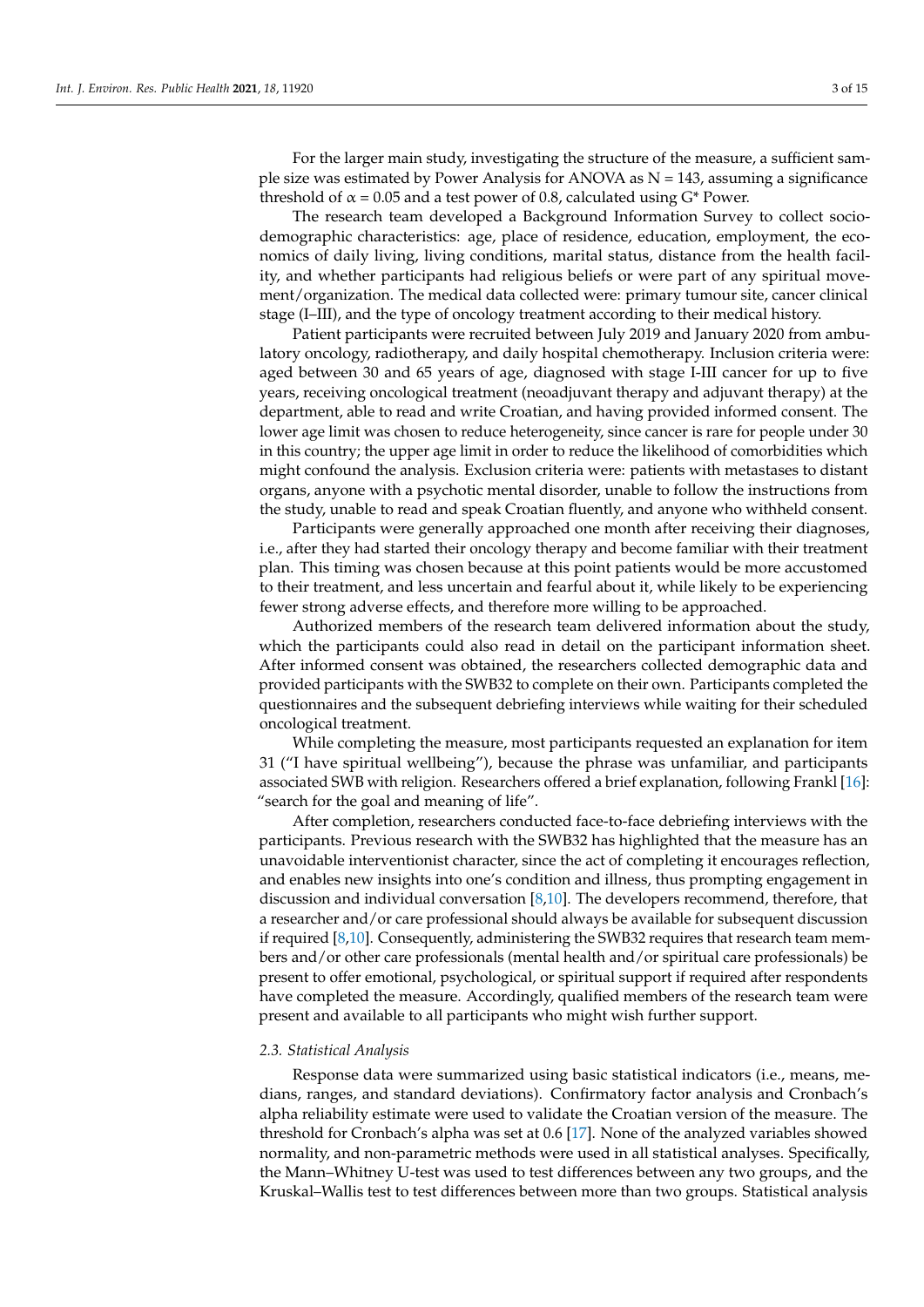of the collected data was performed using the software Statistical Package for Medcalc 11.2.0.0 [\[18\]](#page-13-10), and statistical significance of the tests was set at  $p < 0.05$ .

### **3. Results**

# *3.1. Linguistic Validation*

Fifteen patients participated in the linguistic validation in April 2019. Their data were used only for linguistic validation, and not the main study. These participants were all able to complete the measure independently and needed no additional clarification of the instructions. Three (#4, #10, #12) said that they liked the content and how the items were formulated. Two  $(\# 5, \# 11)$  stated that the measure was clear and understandable, not requiring unnecessary interventions. Four (#1, #3, #6, #13) found item 27 ("I feel that I will live on through my words, deeds and/or influence on other people") distressing, feeling that it explicitly raised their illness and death. Item 31 ("I have spiritual wellbeing") required explaining to all participants, who associated SWB with religion.

## *3.2. Main Study Participants' Socio-Demographic and Clinical Characteristics*

A further 143 participants took part in the larger main study between July 2019 and January 2020. Just over half of these participants were women, 75 F (52.44%), and their median age was 58 years (range 32–65). Most participants completed the SWB32 in 15–20 min. No participants required additional support after discussing their responses with the researchers.

Most participants had completed high school (65.73%), and assessed their economic status as average (76.92%). They were most often married (67.83%), and most were Catholic (48.95%). Just over half (50.35%) were in permanent employment. Most had stage-II (41.26%) or stage-III disease (39.86%), and the largest patient group had gastrointestinal cancer (35.67%), followed by gynecological cancer (20.28%). Details of participants' sociodemographic and clinical characteristics are shown in Table [1.](#page-3-0)

|                          | $N$ (Total = 143) | $\%$  |
|--------------------------|-------------------|-------|
| Age                      |                   |       |
| $30 - 49$                | 39                | 27.27 |
| $50 - 60$                | 59                | 41.26 |
| $>60$                    | 45                | 31.47 |
| <b>Sex</b>               |                   |       |
| Male                     | 68                | 47.55 |
| Female                   | 75                | 52.44 |
| <b>Education level</b>   |                   |       |
| Illiterate               | $\mathbf{1}$      | 0.70  |
| Elementary school        | 11                | 7.69  |
| Craft                    | 3                 | 2.10  |
| High-school              | 94                | 65.73 |
| <b>Higher Education</b>  | 10                | 6.99  |
| University               | 23                | 16.08 |
| Master, Doctorate        | 1                 | 0.70  |
| <b>Employment status</b> |                   |       |
| Unemployed               | 15                | 10.49 |
| Temporary employment     | 10                | 6.99  |
| Permanent employment     | 72                | 50.35 |
| Retired                  | 42                | 29.37 |
| Other                    | 4                 | 2.80  |

<span id="page-3-0"></span>**Table 1.** Main study participants' demographic and clinical characteristics.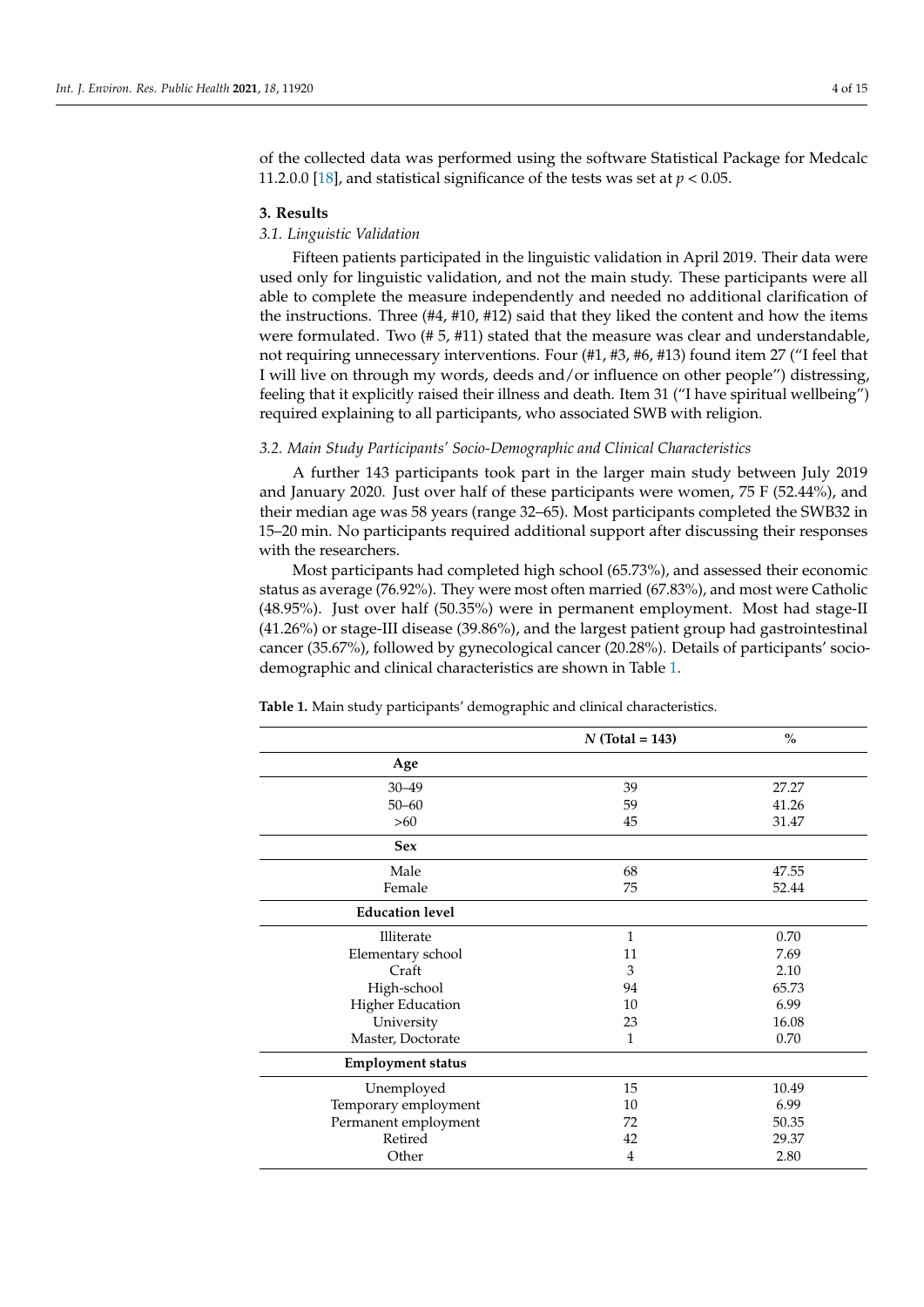|                                   | $N$ (Total = 143) | $\frac{0}{0}$ |
|-----------------------------------|-------------------|---------------|
| <b>Economic status</b>            |                   |               |
| Below average                     | 25                | 17.48         |
| Average                           | 110               | 76.92         |
| Above average                     | 8                 | 5.59          |
| <b>Marital</b> status             |                   |               |
| Married                           | 97                | 67.83         |
| Divorced                          | 18                | 12.59         |
| Single                            | 14                | 9.79          |
| Other                             | 14                | 9.79          |
| Religion                          |                   |               |
| Not religious                     | 61                | 42.66         |
| Catholic                          | 70                | 48.95         |
| Orthodox                          | $\overline{2}$    | 1.40          |
| Muslim                            | 7                 | 4.90          |
| Jehovah's Witness                 | 1                 | 0.70          |
| Other                             | $\overline{2}$    | 1.40          |
| Cancer clinical stage             |                   |               |
| Ι                                 | 24                | 16.78         |
| $\mathbf{I}$                      | 59                | 41.26         |
| Ш                                 | 57                | 39.86         |
| Unknown                           | 3                 | 2.10          |
| <b>Cancer site</b>                |                   |               |
| <b>Breast</b>                     | 26                | 18.19         |
| Gastro-intestinal                 | 51                | 35.67         |
| Urogenital                        | 19                | 13.27         |
| Gynecological                     | 29                | 20.28         |
| Other                             | 18                | 12.59         |
| Type of oncology treatment        |                   |               |
| Radiotherapy                      | 34                | 23.78         |
| Chemotherapy                      | 74                | 51.75         |
| Hormonal treatment                | 4                 | 2.80          |
| Surgical treatment                | 11                | 7.69          |
| Chemotherapy + Radiotherapy       | 13                | 9.09          |
| Hormonal treatment + Radiotherapy | 6                 | 4.20          |
| Unknown                           | $\mathbf{1}$      | 0.70          |

**Table 1.** *Cont.*

# *3.3. Factor Analysis and Reliability Analysis*

Confirmatory factor analysis examined the structure of the Croatian SWB32 when used with curative patients. We compared this with findings from the international study with palliative patients [\[8](#page-13-0)[,19\]](#page-13-11). Our study identified four factors with eigenvalues greater than 1 (Keiser criterion), explaining 66% of the variance. This result agreed with the number of factors found in the international validation study, and broadly with their content [\[8\]](#page-13-0). In order to determine the factor loads, a varimax rotation of the factor load matrix was performed. Almost all items were allocated to the same scales as in the international study [\[8\]](#page-13-0), except for two items, which each loaded to two scales. Item 12 ("Able to forgive others") was allocated to the RSG scale, rather than RO, as in the international study, although it loaded to both scales, and the difference in factor loads between the two was small (0.1339 (RO); 0.2567 (RSG)). The second difference appeared for item 31 ("I have spiritual well-being"), which was associated with EX instead of RSG, but also loading to both scales, with a minimal difference in the factor load (0.5718 (EX); 0.5171 (RSG)). The results are presented in Table [2.](#page-5-0)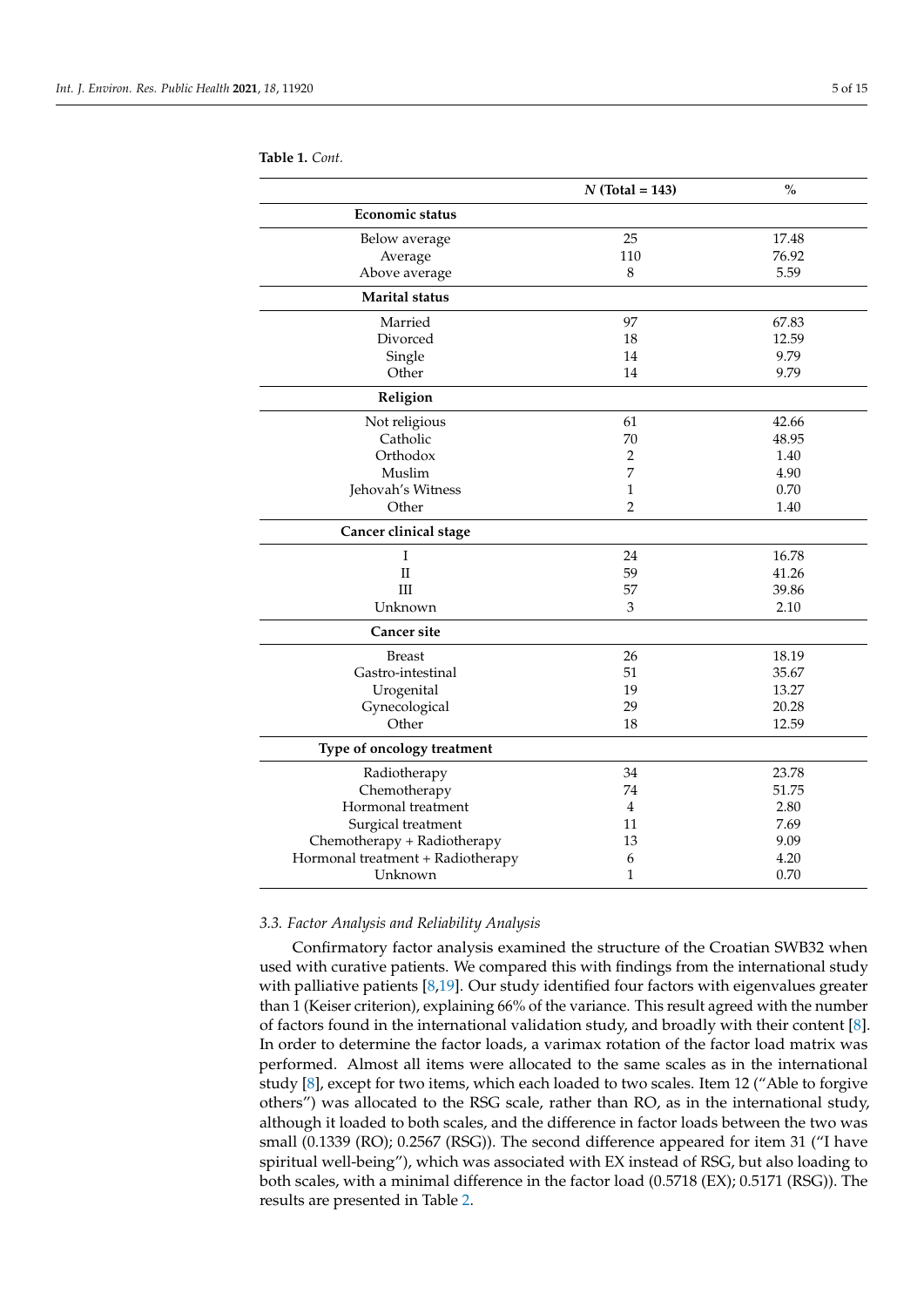<span id="page-5-0"></span>**Table 2.** Factor load.

|                                                                                                          | EX        | <b>RO</b> | <b>RSG</b> | RS        |
|----------------------------------------------------------------------------------------------------------|-----------|-----------|------------|-----------|
| Eigenvalue                                                                                               | 5.19058   | 1.99884   | 1.27951    | 1.08595   |
| Cumulative variance                                                                                      | 0.3586    | 0.4967    | 0.5850     | 0.6601    |
| Q1 Able to deal with problems<br>Moći se nositi s problemima                                             | 0.6200    | 0.0801    | $-0.0279$  | 0.5387    |
| Q2 Peace with myself<br>Osjećaj mira sa samim sobom                                                      | 0.3127    | 0.2015    | 0.0386     | $-0.4878$ |
| Q3 Find things I enjoy<br>Moći pronaći stvari u kojima uživam                                            | 0.5195    | 0.1164    | 0.1557     | $-0.2503$ |
| Q5 Troubled<br>Osjećaj uznemirenosti                                                                     | -0.2424   | $-0.2022$ | 0.0440     | 0.4745    |
| Q6 Lonely<br>Osjećaj usamljenosti                                                                        | $-0.2524$ | $-0.3816$ | 0.0793     | 0.4298    |
| Q8 Share thoughts with those close to me<br>Moći podjeliti misli o životu s osobama<br>koje su mi bliske | 0.3047    | 0.4083    | 0.2769     | $-0.1041$ |
| Q9 Loved by those important to me<br>Osjećati se voljeno od strane onih koji su<br>mi važni              | 0.0882    | 0.5872    | 0.0480     | $-0.0863$ |
| Q10 Someone to talk about my feelings<br>Imati nekog s kim mogu razgovarati o<br>mojim osjećajima        | 0.1613    | 0.6343    | 0.1633     | $-0.0866$ |
| Q11 Able to trust others<br>Imati povjerenje u druge                                                     | 0.0380    | 0.4849    | 0.1427     | $-0.1579$ |
| Q12 Able to forgive others<br>Moći oprostiti drugima                                                     | $-0.0175$ | 0.1339    | 0.2567     | $-0.1988$ |
| Q13 Valued as a person<br>Osjećati se vrijedim kao osoba                                                 | 0.4010    | 0.4248    | 0.0803     | $-0.1319$ |
| Q14 My life is fulfilling<br>Osjećaj da je moj život ispunjen                                            | 0.4661    | 0.3829    | 0.1645     | $-0.3461$ |
| Q15 My life is worthwhile<br>Osjećaj da je moj život vrijedan življenja                                  | 0.5368    | 0.4375    | 0.1207     | 0.0382    |
| Q16 Plan for the future<br>Moći stvarati planove za budućnost                                            | 0.5580    | 0.3599    | $-0.0327$  | 0.0513    |
| Q17 Worries/concerns about the future<br>Brige/zabrinutosti za budućnost                                 | $-0.0840$ | $-0.0824$ | $-0.0139$  | 0.5296    |
| Q18 Can anything be done for me<br>Pitao/la sam se može li se išta za mene<br>učiniti                    | $-0.1162$ | $-0.0988$ | 0.0190     | 0.4707    |
| Q19 Unfair that I am ill<br>Osjećam da je nepravedno što sam<br>bolestan/a                               | 0.0052    | 0.1314    | 0.0236     | 0.5001    |
| Q20 Time for quietness/prayer/meditation<br>Vrijeme za tišinu/molitvu/meditaciju                         | 0.0719    | 0.1624    | 0.4667     | $-0.0300$ |
| Q21 Important that others pray for me<br>Osjećam da je važno da drugi mole za<br>mene                    | $-0.0084$ | 0.1078    | 0.7488     | 0.0652    |
| Q27 Live on through words, deeds<br>Živjeti kroz riječi, djela                                           | 0.4188    | 0.2177    | 0.4653     | 0.0197    |
| Q30 I believe in life after death<br>Vjerujem u život poslije smrti                                      | 0.0952    | 0.0656    | 0.6968     | $-0.0156$ |
| Q31 I have spiritual well-being<br>Ispunjen/a sam duhovnim blagostanjem                                  | 0.5718    | $-0.1124$ | 0.5171     | $-0.1309$ |

Note: bold text indicates the largest factor loadings for each item.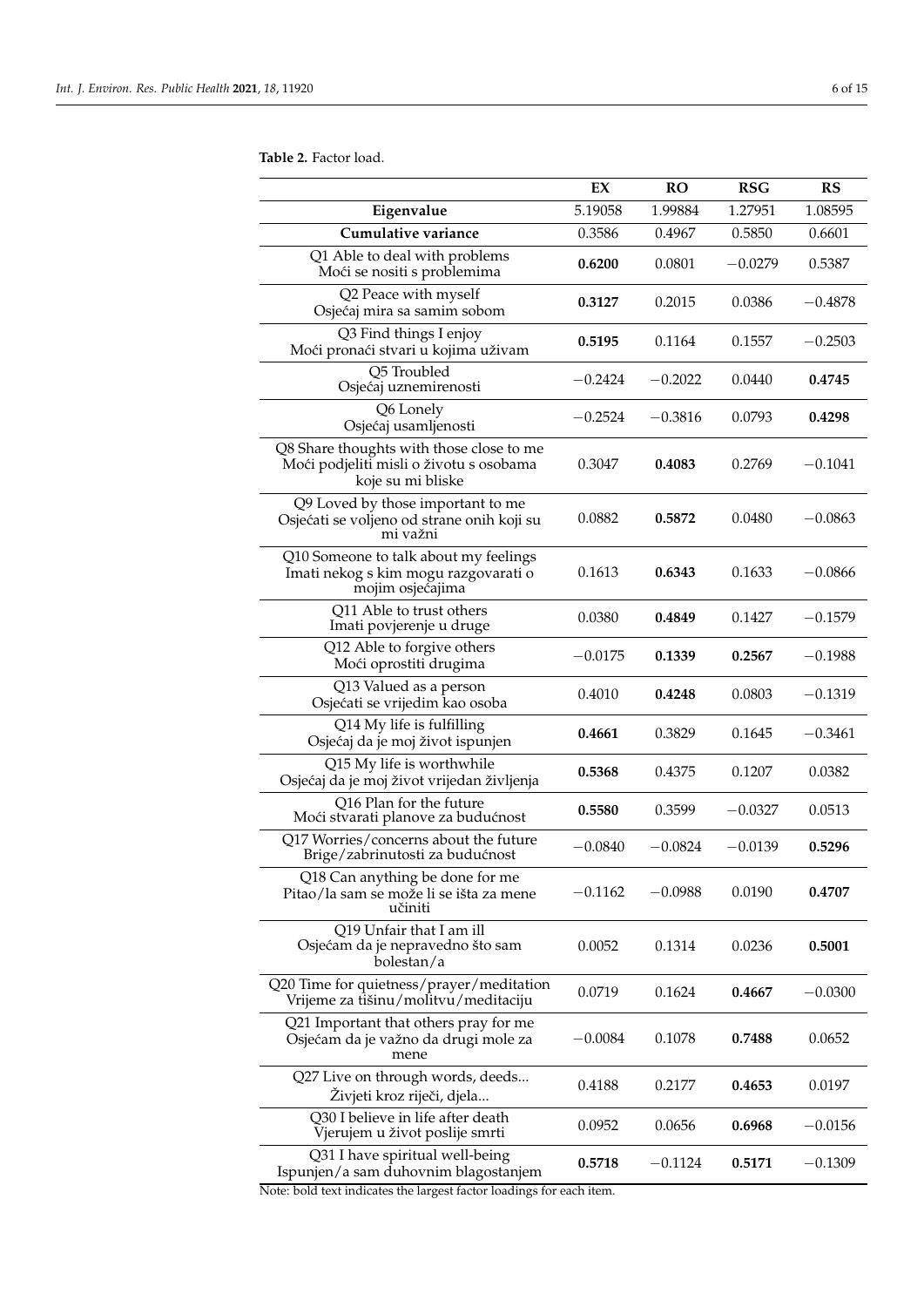Table [3](#page-6-0) shows the reliability analysis of participant scores for each of the measure's scales. We assessed the internal consistency of the measure using Cronbach's alpha, and for all scales the value was satisfactory. For two scales (RSG and EX), Cronbach's alpha was over 0.7, and for a third, RO, just under, at 0.68. Cronbach's alpha for the fourth scale, RS, was slightly lower, at 0.62.

| Scale                                                   | Number of<br><b>Items in Scale</b> | Cronbach's<br>Alpha | Median | Range           |
|---------------------------------------------------------|------------------------------------|---------------------|--------|-----------------|
| Relationship with Others (RO)                           | 6                                  | 0.68                | 72.22  | 22.22-100.00    |
| Relationship with Self (RS)                             | 5                                  | 0.62                | 73.33  | 20.00-100.00    |
| Relationship with Someone or<br>Something Greater (RSG) | 5                                  | 0.75                | 60.00  | $6.67 - 100.00$ |
| Existential (EX)                                        | 6                                  | 0.76                | 72.22  | 5.56-100.00     |
| Relationship with God (RG)                              |                                    |                     | 33.33  | $0.00 - 100.00$ |
| Global-SWB                                              |                                    |                     | 66.67  | 16.67-100.00    |

<span id="page-6-0"></span>**Table 3.** Analysis of scale reliability.

*3.4. Known-Group Comparisons: Associations between Participants' Scores on the SWB32 Scales and Their Socio-Demographic Characteristics and Clinical Parameters*

Table [4](#page-6-1) presents the comparisons for the known groups of our participants, with the associations between participants' scores on the SWB32 scales, and their socio-demographic characteristics and clinical parameters.

<span id="page-6-1"></span>**Table 4.** Known-group comparisons: Associations between participants' scores on the SWB32 scales and participants' socio-demographic characteristics and clinical parameters.

| Socio-Demographic and           | <b>Scale</b>       |                    |                    |                    |                   |                    |
|---------------------------------|--------------------|--------------------|--------------------|--------------------|-------------------|--------------------|
| <b>Clinical Characteristics</b> | Median (Range)     |                    |                    |                    |                   |                    |
|                                 | <b>RO</b>          | RS                 | <b>RSG</b>         | EX                 | RG                | Global-SWB         |
| <b>Sex</b>                      |                    |                    |                    |                    |                   |                    |
| Male                            | 72.22              | 73.33              | 53.33              | 72.22              | 33.33             | 66.67              |
|                                 | $(22.22 - 100.00)$ | $(20.00 - 100.00)$ | $(6.67 - 100.00)$  | $(5.56 - 100.00)$  | $(0.00 - 100.00)$ | $(16.67 - 100.00)$ |
| Female                          | 72.22              | 73.33              | 60.00              | 72.22              | 66.66             | 83.33              |
|                                 | $(38.88 - 100.00)$ | $(20.00 - 100.00)$ | $(13.33 - 100.00)$ | $(38.89 - 100.00)$ | $(0.00 - 100.00)$ | $(33.33 - 100.00)$ |
| $p^{**}$                        | 0.631              | 0.589              | 0.033              | 0.045              | 0.000             | 0.001              |
| Age                             |                    |                    |                    |                    |                   |                    |
| < 50                            | 72.22              | 66.67              | 60.00              | 77.78              | 66.67             | 83.33              |
|                                 | $(55.56 - 100.00)$ | $(20.00 - 100.00)$ | $(26.67 - 100.00)$ | $(44.44 - 100.00)$ | $(0.00 - 100)$    | $(50.00 - 100.00)$ |
| $50 - 60$                       | 72.22              | 73.33              | 53.33              | 72.22              | 33.33             | 66.67              |
|                                 | $(22.22 - 100.00)$ | $(20.00 - 100.00)$ | $(6.67 - 93.33)$   | $(5.56 - 100.00)$  | $(0.00 - 100.00)$ | $(16.67 - 100.00)$ |
| >60                             | 72.22              | 73.33              | 53.33              | 66.67              | 33.33             | 66.67              |
|                                 | $(38.89 - 100.00)$ | $(26.67 - 100.00)$ | $(6.67 - 93.33)$   | $(38.89 - 100.00)$ | $(0.00 - 100.00)$ | $(16.67 - 100.00)$ |
| $p^*$                           | 0.073              | 0.129              | 0.014              | 0.001              | 0.011             | 0.087              |
| Education                       |                    |                    |                    |                    |                   |                    |
| No education, ES, and           | 72.22              | 73.33              | 46.67              | 61.111             | 50.00             | 66.67              |
| profession                      | $(50.00 - 94.44)$  | $(26.67 - 93.33)$  | $(20.00 - 93.33)$  | $(44.44 - 100.00)$ | $(0.00 - 100.00)$ | $(33.33 - 100.00)$ |
| High school                     | 72.22              | 73.33              | 60.00              | 72.222.            | 33.33             | 66.67              |
|                                 | $(22.22 - 100.00)$ | $(20.00 - 100.00)$ | $(6.67 - 100.00)$  | $(5.56 - 100.00)$  | $(0.00 - 100.00)$ | $(16.67 - 100.00)$ |
| University and higher           | 75.00              | 76.67              | 56.67              | 72.22              | 66.67             | 83.33              |
|                                 | $(38.89 - 94.44)$  | $(20.00 - 100.00)$ | $(6.67 - 100.00)$  | $(38.89 - 100.00)$ | $(0.00 - 100.00)$ | $(33.33 - 100.00)$ |
| $p^*$                           | 0.714              | 0.786              | 0.651              | 0.236              | 0.099             | 0.233              |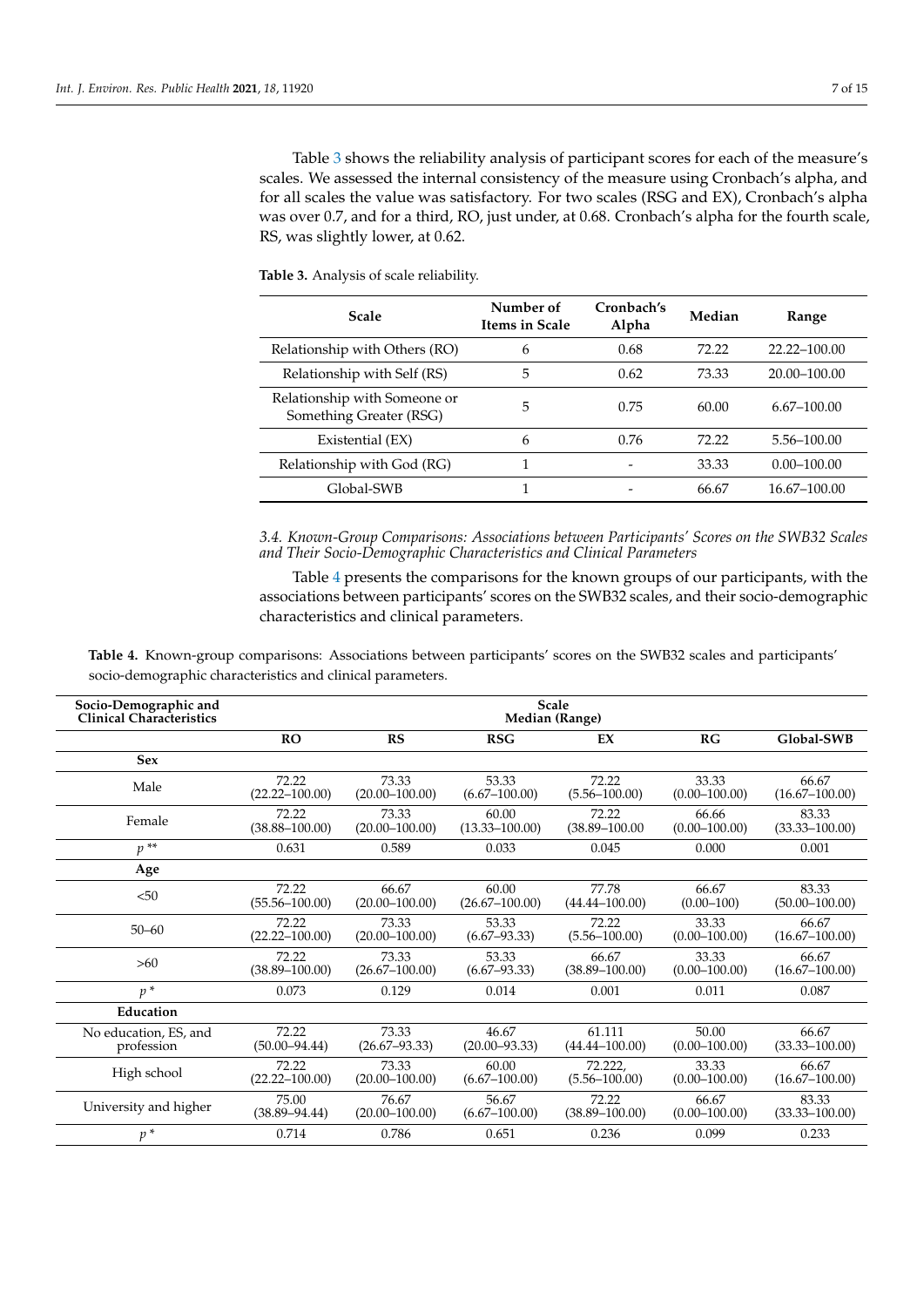| Socio-Demographic and           | Scale              |                    |                    |                    |                   |                    |
|---------------------------------|--------------------|--------------------|--------------------|--------------------|-------------------|--------------------|
| <b>Clinical Characteristics</b> | Median (Range)     |                    |                    |                    |                   |                    |
|                                 | <b>RO</b>          | <b>RS</b>          | <b>RSG</b>         | EX                 | RG                | Global-SWB         |
| <b>Employment status</b>        |                    |                    |                    |                    |                   |                    |
| Unemployed Temporary            | 72.22              | 73.33              | 60.00              | 72.22              | 33.33             | 66.67              |
| employment                      | $(38.89 - 100.00)$ | $(46.67 - 100.00)$ | $(26.67 - 100)$    | $(44.44 - 94.44)$  | $(00-100.00)$     | $(33.33 - 100.00)$ |
| Permanent employment            | 72.22              | 73.33              | 53.33              | 72.22              | 50.00             | 75.00              |
|                                 | $(38.89 - 100.00)$ | $(20.00 - 100.00)$ | $(6.67 - 100.00)$  | $(38.89 - 100.00)$ | $(0.00 - 100.00)$ | $(16.67 - 100.00)$ |
| Retiree/other                   | 72.22              | 66.67              | 63.33              | 66.67              | 66.67             | 66.67              |
|                                 | $(22.22 - 100.00)$ | $(20.00 - 100.00)$ | $(6.67 - 93.33)$   | $(5.56 - 100.00)$  | $(0.00 - 100.00)$ | $(16.67 - 100.00)$ |
| $p^*$                           | 0.109              | 0.556              | 0.744              | 0.021              | 0.545             | 0.132              |
| Economic status                 |                    |                    |                    |                    |                   |                    |
| Below average                   | 72.22              | 66.67              | 60.00              | 66.67              | 33.33             | 66.67              |
|                                 | $(22.22 - 100.00)$ | $(20.00 - 100.00)$ | $(13.33 - 93.33)$  | $(5.56 - 88.89)$   | $(0.00 - 100.00)$ | $(16.67 - 100.00)$ |
| Average                         | 72.22              | 73.33              | 60.00              | 72.22              | 66.67             | 66.67              |
|                                 | $(38.89 - 100.00)$ | $(20.00 - 100.00)$ | $(6.67 - 100.00)$  | $(38.89 - 100.00)$ | $(0.00 - 100.00)$ | $(16.67 - 100.00)$ |
| Above average                   | 72.22              | 86.67              | 46.67              | 77.77              | 33.33             | 83.33              |
|                                 | $(38.89 - 88.89)$  | $(53.33 - 93.33)$  | $(20.00 - 60.00)$  | $(50.00 - 100.00)$ | $(0.00 - 100.00)$ | $(33.33 - 100.00)$ |
| $p^*$                           | 0.103              | 0.160              | 0.168              | 0.030              | 0.466             | 0.322              |
| <b>Marital</b> status           |                    |                    |                    |                    |                   |                    |
| Married                         | 72.22              | 73.33              | 60.00              | 72.22              | 66.67             | 67.00              |
|                                 | $(38.89 - 100.00)$ | $(20.00 - 100.00)$ | $(6.67 - 100.00)$  | $(38.89 - 100.00)$ | $(0.00 - 100.00)$ | $(16.67 - 100.00)$ |
| Divorced                        | 66.67              | 70.00              | 56.67              | 6.67               | 3.33              | 67.00              |
|                                 | $(38.89 - 100.00)$ | $(40.00 - 100.00)$ | $(20.00 - 93.33)$  | $(38.89 - 100.00)$ | $(0.00 - 100.00)$ | $(17.00 - 100.00)$ |
| Single                          | 77.78              | 76.67              | 56.67              | 75.00              | 33.33             | 83.00              |
|                                 | $(22.22 - 88.89)$  | $(20.00 - 100.00)$ | $(20.00 - 100.00)$ | $(5.56 - 100.00)$  | $(0.00 - 100.00)$ | $(50.00 - 100.00)$ |
| Other                           | 77.78              | 76.67              | 56.67              | 75.00              | 50.00             | 67.00              |
|                                 | $(38.89 - 94.44)$  | $(20.00 - 100.00)$ | $(13.33 - 93.33)$  | $(38.89 - 100.00)$ | $(0.00 - 100.00)$ | $(16.67 - 100.00)$ |
| $v^*$                           | 0.291              | 0.610              | 0.987              | 0.417              | 0.260             | 0.340              |
| Religious affiliation           |                    |                    |                    |                    |                   |                    |
| Not-religious                   | 72.22              | 73.33              | 53.33              | 72.22              | 33.33             | 66.67              |
|                                 | $(38.89 - 100.00)$ | $(20.00 - 100.00)$ | $(6.67 - 100.00)$  | $(38.89 - 100.00)$ | $(0.00 - 100.00)$ | $(16.67 - 100.00)$ |
| Catholic                        | 72.22              | 73.33              | 60.00              | 72.22              | 66.67             | 66.67              |
|                                 | $(22.22 - 100.00)$ | $(20.00 - 100.00)$ | $(6.67 - 100.00)$  | $(5.56 - 100.00)$  | $(0.00 - 100.00)$ | $(16.67 - 100.00)$ |
| Other                           | 75.00              | 80.00              | 63.33              | 66.67              | 66.67             | 83.33              |
|                                 | $(55.56 - 100.00)$ | $(53.33 - 86.67)$  | $(46.67 - 93.33)$  | $(50.00 - 88.89)$  | $(0.00 - 100.00)$ | $(16.67 - 100.00)$ |
| $p^*$                           | 0.960              | 0.516              | 0.008              | 0.479              | 0.075             | 0.115              |
| Disease stage                   |                    |                    |                    |                    |                   |                    |
| -1                              | 77.78              | 73.33              | 63.33              | 72.22              | 66.67             | 66.67              |
|                                 | $(44.44 - 100.00)$ | $(40.00 - 100.00)$ | $(26.67 - 100.00)$ | $(44.44 - 100.00)$ | $(0.00 - 100.00)$ | $(50.00 - 100.00)$ |
| $\mathbf{I}$                    | 72.22              | 73.33              | 60.00              | 66.67              | 33.33             | 66.67              |
|                                 | $(22.22 - 100.00)$ | $(20.00 - 100.00)$ | $(6.67 - 93.33)$   | $(5.56 - 100.00)$  | $(0.00 - 100.00)$ | $(16.67 - 100.00)$ |
| Ш                               | 72.22              | 73.33              | 53.33              | 72.22              | 33.33             | 66.67              |
|                                 | $(38.89 - 100.00)$ | $(20.00 - 100.00)$ | $(6.67 - 100.00)$  | $(38.89 - 100.00)$ | $(0.00 - 100.00)$ | $(16.67 - 100.00)$ |
| $p^*$                           | 0.627              | 0.433              | 0.177              | 0.082              | 0.018             | 0.664              |
| Type of cancer                  |                    |                    |                    |                    |                   |                    |
| <b>Breast</b>                   | 77.78              | 73.33              | 60.00              | 77.78              | 66.67             | 83.00              |
|                                 | $(44.44 - 94.44)$  | $(40.00 - 100.00)$ | $(33.33 - 93.33)$  | $(50.00 - 94.44)$  | $(0.00 - 100.00)$ | $(50.00 - 100.00)$ |
| Digestive system                | 72.22              | 73.33              | 60.00              | 72.22              | 66.67             | 67.67              |
|                                 | $(38.89 - 100.00)$ | $(40.00 - 100.00)$ | $(6.67 - 100.00)$  | $(38.89 - 100.00)$ | $(0.00 - 100.00)$ | $(33.33 - 100.00)$ |
| Urogenital system               | 77.78              | 80.00              | 53.33              | 72.22              | 33.33             | 66.67              |
|                                 | $(22.22 - 100.00)$ | $(20.00 - 100.00)$ | $(6.67 - 80.00)$   | $(5.56 - 100.00)$  | $(0.00 - 66.67)$  | $(16.67 - 100.00)$ |
| Gynecological                   | 72.22              | 73.33              | 60.00              | 72.22              | 66.67             | 67.00              |
| System                          | $(55.56 - 100.00)$ | $(20.00 - 100.00)$ | $(20.00 - 100.00)$ | $(44.44 - 100.00)$ | $(0.00 - 100.00)$ | $(50.00 - 100.00)$ |
| Other                           | 72.22              | 66.67              | 50.00              | 66.67              | 33.33             | 67.00              |
|                                 | $(38.89 - 100.00)$ | $(20.00 - 100.00)$ | $(13.33 - 100.00)$ | $(38.89 - 100.00)$ | $(0.00 - 66.67)$  | $(16.67 - 100.00)$ |
| $p^*$                           | 0.980              | 0.705              | 0.140              | 0.186              | 0.007             | 0.462              |

**Table 4.** *Cont.*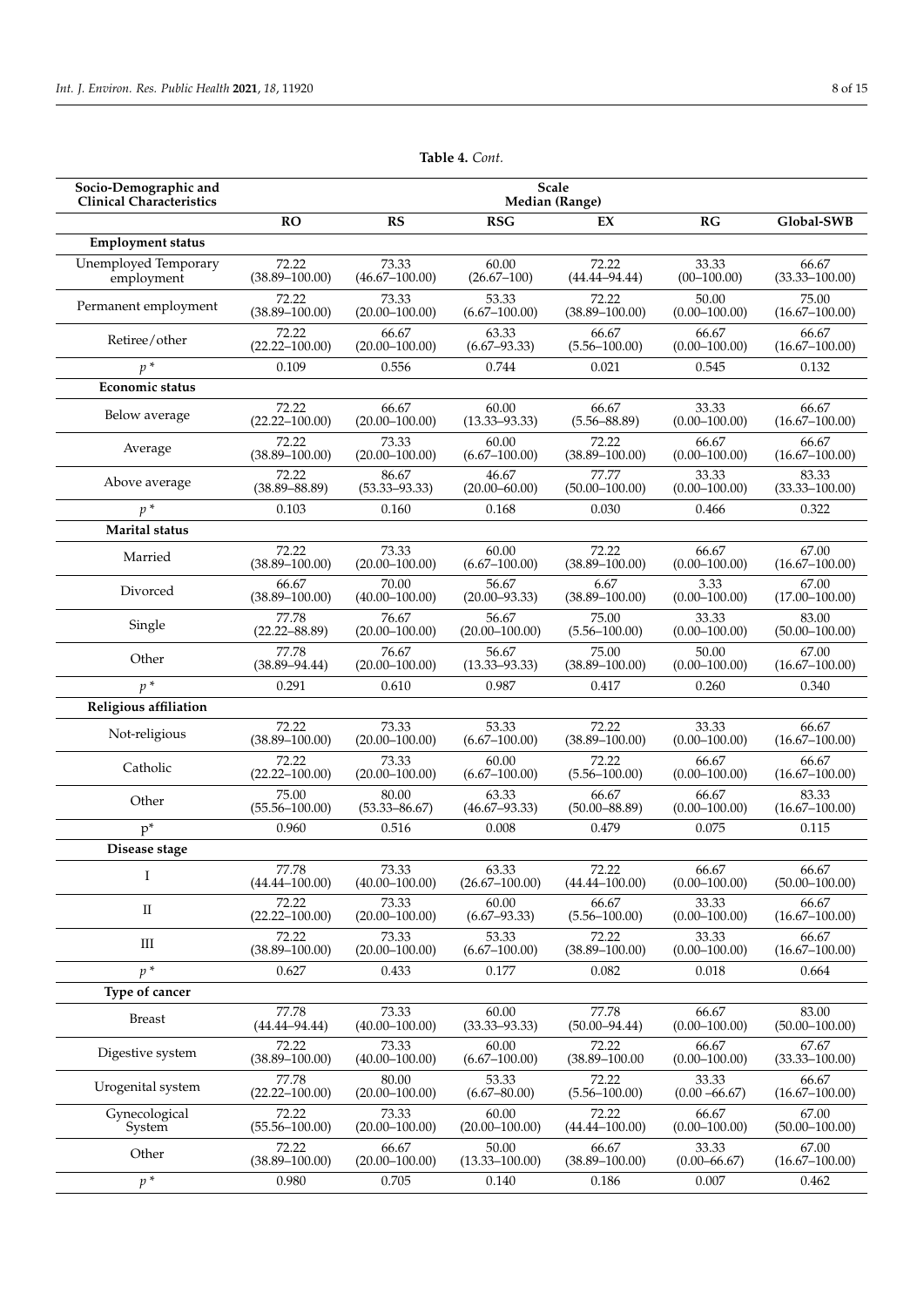| Socio-Demographic and<br>Clinical Characteristics | <b>Scale</b><br>Median (Range) |                             |                            |                             |                            |                             |
|---------------------------------------------------|--------------------------------|-----------------------------|----------------------------|-----------------------------|----------------------------|-----------------------------|
|                                                   |                                |                             |                            |                             |                            |                             |
|                                                   | <b>RO</b>                      | RS                          | <b>RSG</b>                 | EX                          | RG                         | Global-SWB                  |
| Type of oncological<br>treatment                  |                                |                             |                            |                             |                            |                             |
| Radiotherapy                                      | 72.22<br>(22.22–100.00)        | 73.33<br>$(20.00 - 100.00)$ | 50.00<br>$(13.33 - 93.33)$ | 66.67<br>$(5.56 - 100.00)$  | 33.33<br>$(0.00 - 100.00)$ | 66.67<br>$(16.67 - 100.00)$ |
| Chemotherapy                                      | 72.22<br>$(38.89 - 100.00)$    | 73.33<br>$(20.00 - 100.00)$ | 60.00<br>$(6.67 - 100.00)$ | 72.22<br>$(38.89 - 100.00)$ | 33.33<br>$(0.00 - 100.00)$ | 66.67<br>$(33.33 - 100.00)$ |
| Combination<br>/Other                             | 72.22<br>$(55.56 - 100.00)$    | 73.33<br>$(33.33 - 100.00)$ | 60.00<br>$(6.67 - 100.00)$ | 72.22<br>$(38.89 - 100.00)$ | 66.67<br>$(0.00 - 100.00)$ | 66.67<br>$(33.33 - 100.00)$ |
| $v^*$                                             | 0.788                          | 0.826                       | 0.097                      | 0.396                       | 0.386                      | 0.820                       |

**Table 4.** *Cont.*

\* Kruskal–Wallis, \*\* Mann–Whitney.

We found statistically significant differences for some of the known-group comparisons. For sex, women's scores for RSG, EX, and RG, and for Global-SWB were significantly higher than men's. Relatedly, for type of cancer, there was a statistically significant difference for RG, with the post hoc analysis showing that people with breast and gynecological tumors (all women, other than one man with breast cancer) scored highest on this scale. The lowest scores on the RG scale were for people with urogenital tumors, who were all men. For disease stage, there were statistically significant differences for RG, where people with Stage I disease differed significantly, scoring higher than those in Stage II or Stage III.

There were statistically significant differences for age for RSG, EX, and RG. Post hoc analysis for EX indicated a clear difference between people younger or older than 50, with lower scores for older participants. For RG and RSG, scores for participants younger than 50 were statistically significantly different from the other two groups, with younger participants scoring higher than older.

For employment status, EX scores were different, with post hoc analysis finding a statistically significant difference between retirees and permanent employees. In contrast, unemployed/temporary employees did not differ from the other two groups. Descriptively, retirees showed lower values on this scale. For economic status, only EX scores were statistically significantly different, with participants with below-average incomes differing from the other two groups, with lower scores. For religious affiliation there was a statistically significant difference only for RSG, with non-believers having statistically significantly lower values compared to the other two groups. For education, marital status, and type of treatment, no statistically significant differences were found on any scale.

## **4. Discussion**

Vivat et al. [\[8\]](#page-13-0) state that the EORTC QLQ-SWB32 measure offers possibilities for future research and clinical practice in a field where there is currently no "gold standard" [\[8,](#page-13-0)[20\]](#page-13-12). Our study engages with this observation and contributes to further understanding of the multiple facets of SWB, and its place and role in different clinical and cultural settings, providing additional insight by investigating the use of the measure with Croatian curative oncology patients of both sexes, and with a variety of cancers. As Feng et al. [\[13\]](#page-13-5) point out, understanding the role of spirituality and SWB for both curative and palliative patients is important in developing and delivering holistic and culturally appropriate patientoriented care.

The primary aim of our main study was to explore the structure and validity of a Croatian version of the SWB32 with patient participants in Croatia. We found that this measure was comprehensible and acceptable to all participants, with quantitative findings broadly equivalent to those found in the international study with palliative patients [\[8\]](#page-13-0), Median values of scale scores in our study were mostly consistent with those in other published studies [\[8,](#page-13-0)[12,](#page-13-4)[13,](#page-13-5)[19\]](#page-13-11). For each of the four multi-item scales, the Cronbach's alpha coefficient was above the threshold of 0.6.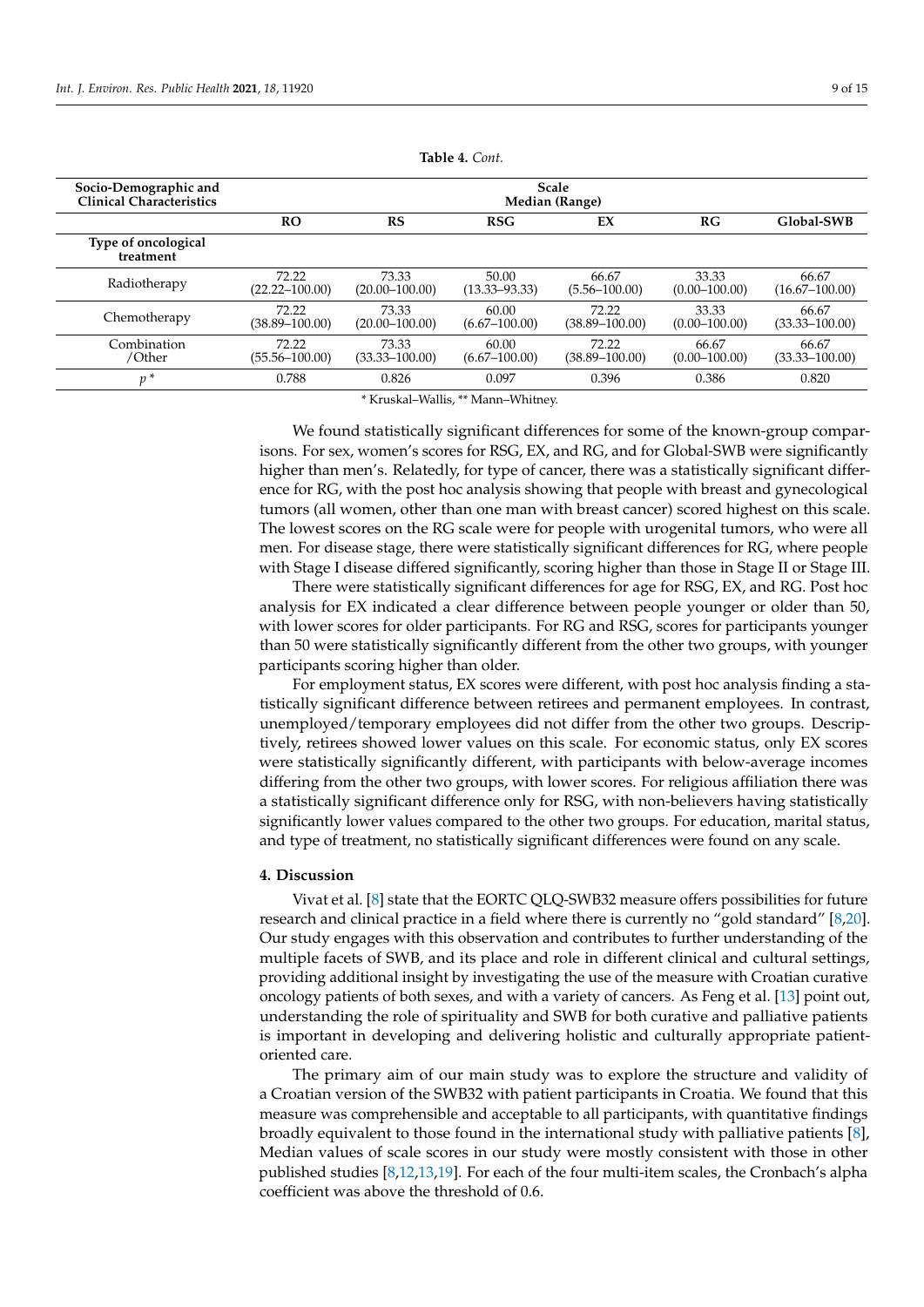Vivat et al. [\[8,](#page-13-0)[10\]](#page-13-2) have pointed out that the SWB32 is also an intervention tool because it opens space for additional insights into patients' experiences. Our linguistic validation also found this, with participants generally satisfied with the content of the SWB32 and the way its items are conceived. They felt that through their interaction with the tool they had gained deeper insights into themselves and ways of coping with the disease, and they recognized the connection between SWB and their own QoL. They thought that the SWB32 would be a useful tool in oncology treatment, and that it was important to have members of the research team or other health care professionals available after completing it.

Four of the 15 participants found item 27: "I feel that I will live on through my words, deeds and/or influence on other people" upsetting. Conversations with these participants found that this was because this item directly confronted them with their illness and fear of death, an issue with which palliative patients are already dealing, but patients at early stages of disease may not yet have faced directly. A cancer diagnosis and its subsequent treatment often create a crisis for patients [\[21–](#page-13-13)[24\]](#page-13-14), as they are confronted with the loss of bodily functions, emotional anguish, deteriorating physical conditions, and the threat of death [\[25–](#page-13-15)[29\]](#page-13-16). In one study [\[27\]](#page-13-17), participants expressed considerable fear of recurrence despite their disease-free interval, indicating that even four years after diagnosis, cancer and primary treatment still have an effect on even curative patients' lives, through fear and the need for emotional coping.

The chief difference between quantitative findings from our main study and those from the international validation study [\[8\]](#page-13-0) was a variation in the factor loads for two items (item 12 and item 31), which each grouped in a different scale from the international study. However, each item also grouped slightly less strongly in a second scale, and, for each, this second scale was the same as that in which they grouped in the international study.

In our study, item 12 ("Able to forgive others") grouped most strongly in RSG, but also, although slightly less strongly, in RO, as in the international validation [\[8\]](#page-13-0). The concept of forgiveness has deep roots in religion across faiths and cultures [\[30](#page-13-18)[,31\]](#page-13-19). It has been shown to partially mediate the relationship between religion and health [\[32\]](#page-13-20). The practice of religion and spirituality is one of the positive indicators of mental and spiritual well-being [\[12](#page-13-4)[,32\]](#page-13-20), and thus relates conceptually both to a relationship with someone or something greater (RSG) and to relationships with other people (RO).

Item 31 ("I have spiritual well-being") grouped most strongly in EX in our study, but also, although slightly less strongly, in RSG, as in the international validation [\[8\]](#page-13-0). The need to explain the phrase ("spiritual well-being") occurred repeatedly with our participants. Most associated SWB with religion, and so became "stuck" on the item, as the linguistic validation also found. The brief explanation offered, Frankl's "search for the goal and meaning of life", [\[16\]](#page-13-8) may have affected our participants' responses, and hence also affected the factor loading for that item.

The secondary aim of our study was to investigate known-group comparisons, examining associations between participants' socio-demographic characteristics and clinical parameters and their scores on the SWB32 scales. We found statistically significant differences for several of our study variables, but, like the international SWB32 validation study [\[19\]](#page-13-11), we found no differences for marital status, in contrast to other studies with other SWB measures [\[33,](#page-13-21)[34\]](#page-13-22), although it should be noted that the SWB32 and these measures have distinct conceptualisations of SWB [\[20\]](#page-13-12), and that these studies were conducted in the USA, so their findings may reflect specific geo-cultural effects.

For **sex**, women scored higher on RSG, EX, RG, and Global-SWB. In the validation study [\[8](#page-13-0)[,19\]](#page-13-11), and the two Chinese studies [\[12,](#page-13-4)[13\]](#page-13-5), female participants also scored significantly higher on RSG, EX, and Global-SWB. Studies using other measures of spirituality or SWB (the Spiritual Interests Related to Illness Tool (SpIRIT) [\[33\]](#page-13-21) and the Spiritual Needs Inventory (SNI) [\[35\]](#page-13-23)) have also found that women have greater SWB than men [\[33](#page-13-21)[–36\]](#page-14-0). The only statistically significant difference for **types of cancer** we found was for RG scores, with higher scores from participants with breast and gynecological tumors, all but one of whom were women (one man had breast cancer). The lowest RG scores were from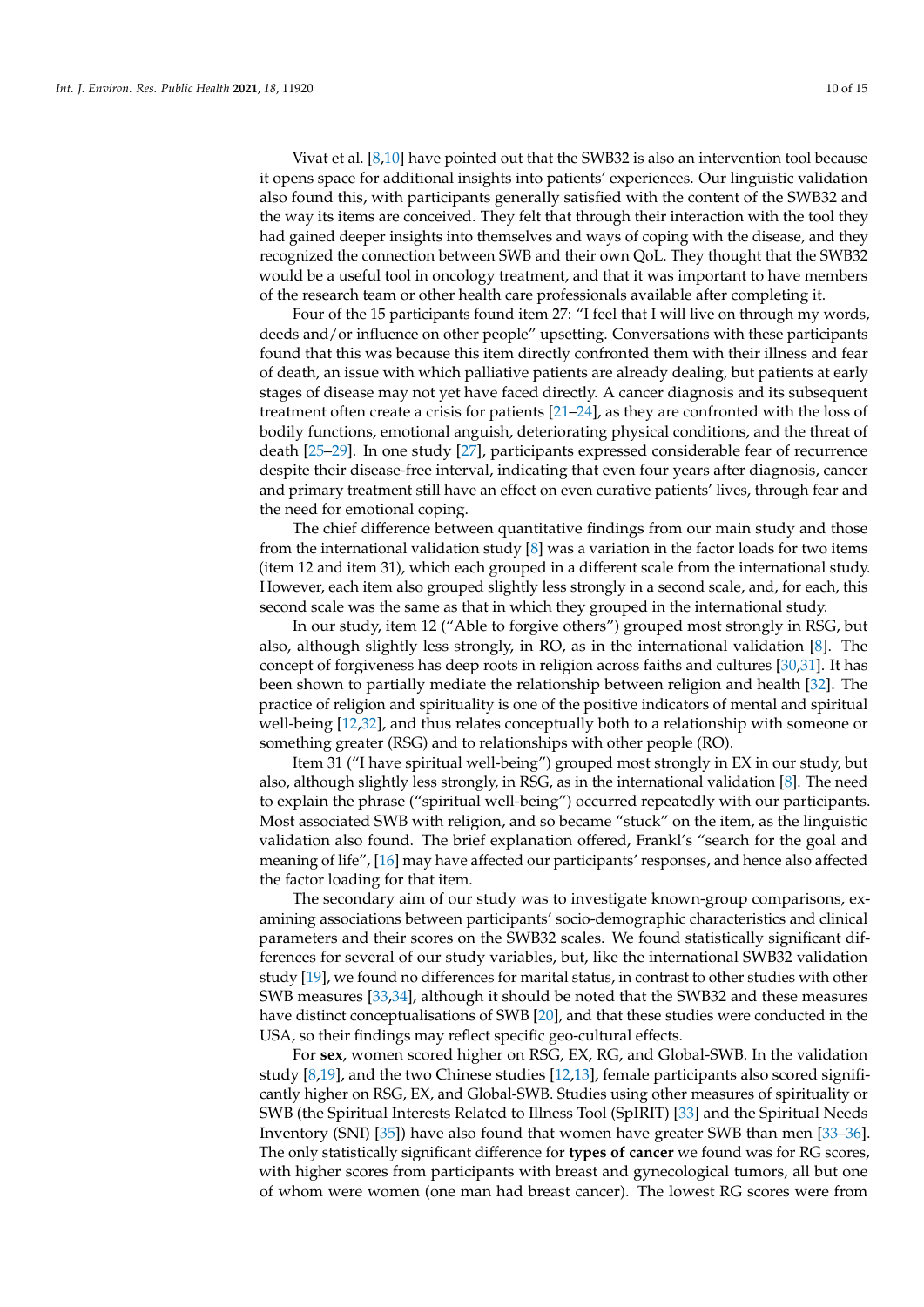patients with urogenital tumors, all of whom were men. It is important to note also that, while some studies have found that women with gynecological tumours may report worse HRQoL [\[28](#page-13-24)[,29\]](#page-13-16), women are more likely than men to utilize cancer information services and other support services [\[37](#page-14-1)[,38\]](#page-14-2).

For **disease stage**, we found statistically significant differences for the RG scale, with Stage I patients scoring higher than those in Stages II or III. Our curative participants had higher scores on every scale in the SWB32 than patients with advanced cancers, similarly to Chen et al.'s study with patients with primary gynecological cancer [\[12\]](#page-13-4). As Chen et al. [\[12\]](#page-13-4) recommend, future studies should compare the SWB scale scores for patients in different cancer stages.

For **age**, we found no statistical difference for older age on RS, and negatively associated scores for all other scales, with EX scores being lowest for the oldest participants. RG and RSG scores for respondents under 50 were statistically significantly different from older respondents, and these younger respondents' scores for Global-SWB were descriptively higher. Our older participants found items directly pertaining to religion and spirituality particularly difficult. Rohde et al. [\[19\]](#page-13-11), however, found that RS scores were positively associated with older age; and other studies using other measurement tools have also found weak positive associations of SWB with increasing age [\[35](#page-13-23)[,39\]](#page-14-3). The difference for our study could be because Croatia was a communist country for fifty years, where religious practice was officially forbidden, thus performed in secrecy. Croatia became a secular state in the 1990s, so adherence to religion may be understood as a relatively novel concept in our society, and therefore more acceptable to people under 50 years of age [\[40\]](#page-14-4).

For **employment** and **economic status**, we found a statistically significant difference between retirees and permanent employees, i.e., participants with below-average incomes in relation to other groups on EX. Retirees and those with below-average incomes had lower scores. The burden of existential issues in these groups can be explained by data from the Croatian Bureau of Statistics [\[41\]](#page-14-5). In 2019 in Croatia, the at-risk-of-poverty rate was 18.3%, and this was among people aged 65 or over (30.1%), especially women (33.6%). The at-risk-of-poverty rate was also highest for the unemployed, at 45.3% [\[41\]](#page-14-5). Such patients find it difficult to make plans for the future, engage in activities they love, feel fulfilled, or cope well with problems.

For **religious affiliation**, we found a statistically significant difference for RSG, with statistically significantly lower values for people who indicated in their responses to our Background Information Survey that they were not religious. In Chen et al. [\[12\]](#page-13-4), patients with formal religious affiliations had higher scores on the EX and RSG scales. In Feng et al. [\[13\]](#page-13-5), where 90% of participants had no religious belief, the lowest scores were for RSG.

However, it is not always simple to identify what individuals believe [\[8\]](#page-13-0). Some people may say that they have no religious or spiritual beliefs, and have never had them, but may still indicate elsewhere that they have some such beliefs [\[8\]](#page-13-0). The SWB32 international validation study found this for 73 of the 156 respondents who had stated that they had no religion nor involvement with any spiritual movement [\[8\]](#page-13-0). Similarly, while 42.7% of our participants responded to our Background Information Survey that they had no religious beliefs, the majority of these "not-religious" participants' responses to items 22 and 23 nevertheless indicated that they believed in someone or something greater. Thus, these respondents should not be considered as pure atheists. This suggests that dividing "not-religious" into atheists and agnostics might be helpful for further research using the SWB32 in Croatia, where, in the most recent census [\[42\]](#page-14-6), 86.3% of the population identified as Christian and Catholic.

The SWB32 was designed to be suitable for people with various religious faiths or spiritual beliefs, and those with none [\[8\]](#page-13-0). Astrow et al. [\[43\]](#page-14-7) found that patients who did not subscribe to any specific religion had greater spiritual needs than those who did. This suggests that health care providers should also attend to spiritual care for patients who say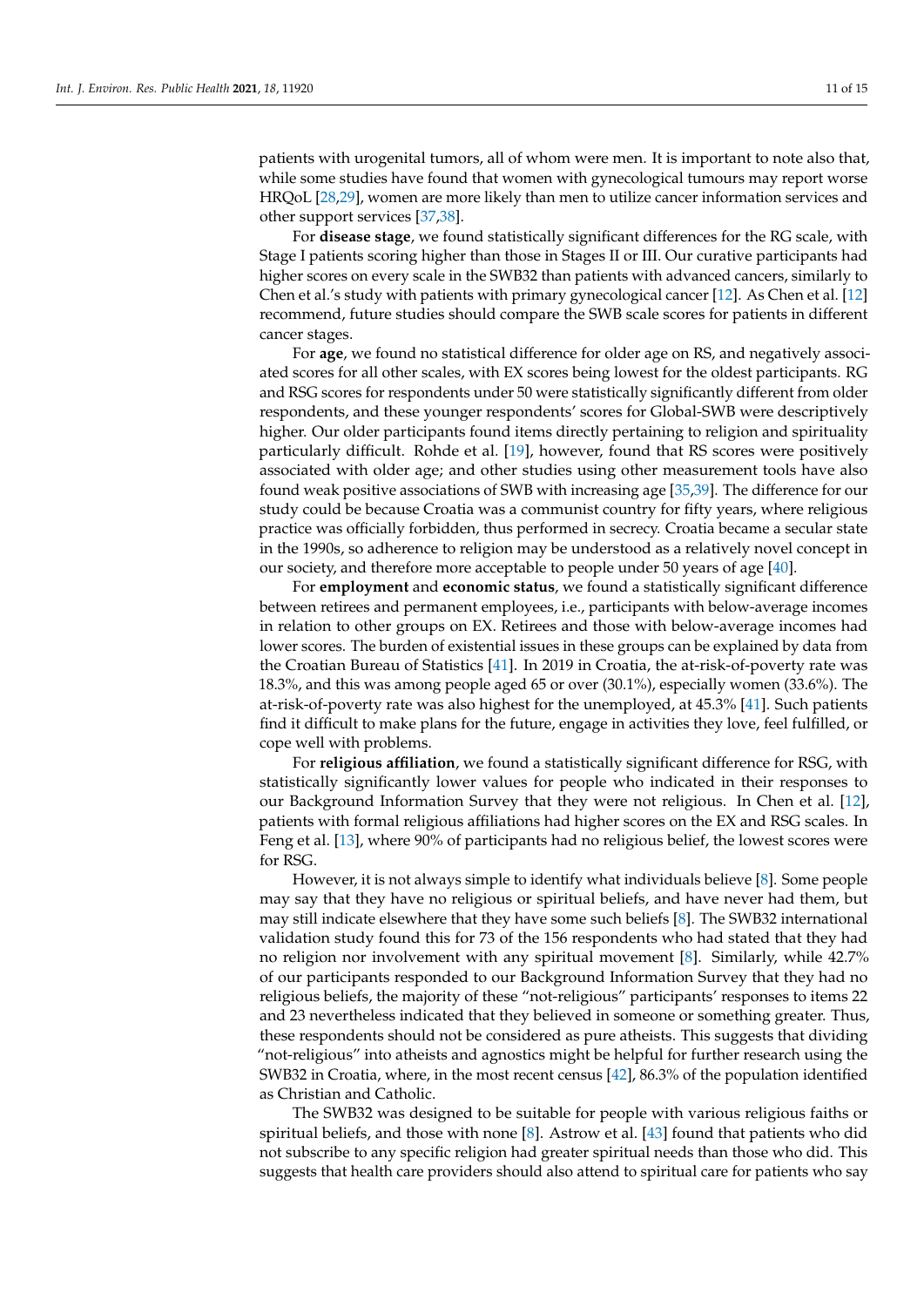that they have no religion, and perhaps provide more of this kind of care, or combine it with psychological counselling [\[12\]](#page-13-4).

We also compared our participants' SWB32 scores with those of participants in other studies. Our study participants were all curative patients with clinical stages I-III of the disease, without metastases, whereas other research studies have included palliative patients and those with advanced cancer, including metastases to distant organs [\[6,](#page-12-5)[12](#page-13-4)[,19\]](#page-13-11). Our participants' Global-SWB scores were similar to those in the further analysis of the data from the international validation study with palliative patients [\[19\]](#page-13-11), but our participants' scores for RS and EX were higher than in that study. We had hypothesized that this might be the case for RS, since curative oncology patients may be more focused on everyday situations and specific life concepts. Two Chinese studies using the SWB32 included curative patients [\[12,](#page-13-4)[13\]](#page-13-5), and both found that these patients scored higher than palliative patients on EX, RS, and Global-SWB. However, since both these studies used a Chinese translation of the SWB32 which the EORTC Translation Unit has not yet validated, it is unclear how that version relates conceptually to EORTC-validated versions, so any comparison of results must be treated with caution.

## **5. Study Strengths and Limitations**

We administered the SWB32 to a sample of roughly equal proportions of men and women. Our study kept a clear focus on curative cancer patients, strictly following the inclusion criteria to reduce confounding variables from advanced cancer stages, or other diseases with distinct trajectories, possible complications and comorbidities, and treatments, which could impact SWB. As recommended in previous studies using the SWB32, we introduced economic status variables and found statistically significant differences. Our quantitative comparison found that our study and findings are consistent and comparable with other studies using the SWB32, although our approach varied slightly from that of the international validation.

The validation of the instrument was performed for the Croatian language, but the Croatian version of the SWB32 could perhaps also be used in neighboring countries, where the Croatian language is understood and used both in oral and written communication.

The majority of our participants requested an explanation of SWB, and we offered Frankl's "search for goal and meaning" [\[16\]](#page-13-8). This may have affected participants' responses, thereby causing the minimal differences for two items in our factor analysis, compared to the international validation study [\[8\]](#page-13-0). However, our sample size was considerably smaller than that of the international validation (143 participants rather than 451), and far less culturally diverse (respondents from a single country and using one language, rather than fourteen countries and ten languages). This may have influenced the factor analysis, and also the scale reliability.

Our study sample was recruited in one of the five Croatian university clinical hospital centres. It therefore has some relationship with the situation in the general population. However, generalising our results to all cancer patients in Croatia is not advisable, since there are some religious and cultural differences between coastal and continental Croatia. Investigating these might be a direction for future research using the SWB32.

# **6. Conclusions**

In conclusion, our linguistic validation confirmed the interventional character of the EORTC QLQ-SWB32, and the confirmatory factor analysis for the main study showed that the measure retained broadly the same structure for Croatian curative patients as for the palliative patient participants in the international validation. Cronbach's alpha confirmed the internal consistency of the measure, with values above the satisfactory threshold.

Known-group comparisons found statistically significant differences for participants' scores on some scales for sex, age, cancer stage, and religious beliefs. We also found some descriptive differences between our participants for some variables. Future larger-scale research studies might investigate these potentially relevant variables in more depth, with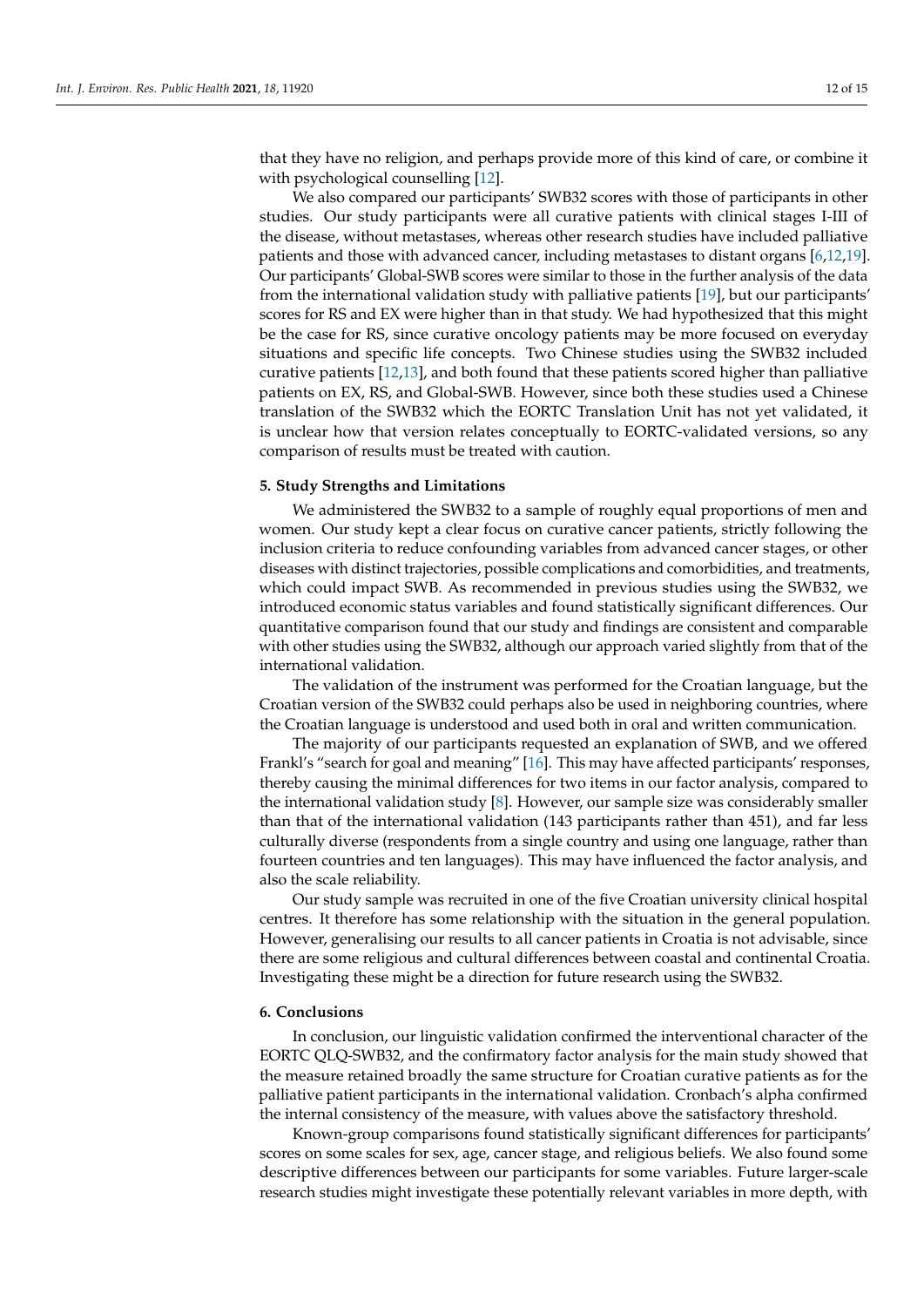special emphasis on age, sex, and religion, and further differentiation for the latter between believers, agnostics, and atheists. Studies might also seek to identify reference intervals for sex and age groups.

The Croatian validated version of the QLQ-SWB32 is a valid and reliable instrument for measuring SWB for curative cancer patients in Croatia. As with other validated versions, this measure is available for use in research and clinical practice, as both a measurement and intervention tool. In clinical practice, the measure could be used to identify those curative cancer patients who are experiencing lower SWB, have unmet needs, and, therefore, need more customized spiritual care as an integral part of holistic, person-centred healthcare, as well as being used to initiate those spiritual care interventions, through prompting discussion. Treatment protocols might be modified and extended to integrate assessments of patients' spiritual wellbeing, including strategies and approaches for assisting those with lower scores.

**Author Contributions:** Conceptualization and methodology, I.D.; Clinical advice, I.S.; Validation and formal analysis, I.S.-B.T.; Investigation, I.B.-L.; Data curation, I.S. and I.D.; Writing—original draft preparation, I.D.; Writing—review and editing, B.V.; I.S.-B.T.; Visualization, I.B.-L.; Supervision, B.V.; Project administration, I.S.-B.T. and I.B.-L. All authors have read and agreed to the published version of the manuscript.

**Funding:** This study was performed without any specific funding award. B.V. is supported by the Marie Curie Chair in Palliative and End of Life Care grant MCCC-FCH-13-U.

**Institutional Review Board Statement:** The study was conducted according to the guidelines of the Declaration of Helsinki, and approved by the Ethics Committee of the University Hospital Rijeka (Protocol code: 2170-29-02/15-17-02, 27 July 2017).

**Informed Consent Statement:** Informed consent was obtained from all subjects involved in the study. Written informed consent has been obtained from the patient(s) to publish this paper.

**Data Availability Statement:** The datasets used and/or analysed during the current study are available from the corresponding author on reasonable request.

**Acknowledgments:** We would like to express our gratitude to all the study participants and members of the Department of Radiotherapy and Oncology of the University Hospital Rijeka who assisted us in the study. Furthermore, we would like to thank Ivan Dražić for his administrative and technical support. We thank the reviewers and editors for their valuable feedback on the original version of the paper.

**Conflicts of Interest:** We declare no potential conflict of interest with respect to the research, authorship and/or publication of this article.

#### **References**

- <span id="page-12-0"></span>1. Fisch, M.J.; Titzer, M.L.; Kristeller, J.L.; Shen, J.; Loehrer, P.J.; Jung, S.-H.; Passik, S.D.; Einhorn, L.H. Assessment of Quality of Life in Outpatients with Advanced Cancer: The Accuracy of Clinician Estimations and the Relevance of Spiritual Well-Being—A Hoosier Oncology Group Study. *J. Clin. Oncol.* **2003**, *21*, 2754–2759. [\[CrossRef\]](http://doi.org/10.1200/JCO.2003.06.093) [\[PubMed\]](http://www.ncbi.nlm.nih.gov/pubmed/12860955)
- <span id="page-12-1"></span>2. World Health Organization (WHO). Expert Committee on Cancer Pain Relief and Active Supportive Care &World Health Organization. Cancer Pain Relief and Palliative Care: Report of a WHO Expert Committee [Meeting Held in Geneva from 3 to 10 July 1989]. Available online: <https://apps.who.int/iris/handle/10665/39524> (accessed on 29 October 2021).
- <span id="page-12-2"></span>3. Aaronson, N.K.; Ahmedzai, S.; Bergman, B.; Bullinger, M.; Cull, A.; Duez, N.J.; Filiberti, A.; Flechtner, H.; Fleishman, S.B.; De Haes, J.C.J.M.; et al. The European Organization for Research and Treatment of Cancer QLQ-C30: A Quality-of-Life Instrument for Use in International Clinical Trials in Oncology. *J. Natl. Cancer Inst.* **1993**, *85*, 365–376. [\[CrossRef\]](http://doi.org/10.1093/jnci/85.5.365) [\[PubMed\]](http://www.ncbi.nlm.nih.gov/pubmed/8433390)
- <span id="page-12-3"></span>4. EORTC Quality of Life Group. Module Development Guidelines. 5th ed. Available online: [https://www.eortc.org/app/uploads/](https://www.eortc.org/app/uploads/sites/2/2021/06/TEMPORARY-PDF-Module-Guidelines-Version-5-FINAL.pdf) [sites/2/2021/06/TEMPORARY-PDF-Module-Guidelines-Version-5-FINAL.pdf](https://www.eortc.org/app/uploads/sites/2/2021/06/TEMPORARY-PDF-Module-Guidelines-Version-5-FINAL.pdf) (accessed on 29 October 2021).
- <span id="page-12-4"></span>5. McClain, C.S.; Rosenfeld, B.; Breitbart, W. Effect of spiritual well-being on end-of-life despair in terminally-ill cancer patients. *Lancet* **2003**, *361*, 1603–1607. [\[CrossRef\]](http://doi.org/10.1016/S0140-6736(03)13310-7)
- <span id="page-12-5"></span>6. Johannessen-Henry, C.T.; Deltour, I.; Bidstrup, P.E.; Dalton, S.O.; Johansen, C. Associations between faith, distress and mental adjustment—A Danish survivorship study. *Acta Oncol.* **2012**, *52*, 364–371. [\[CrossRef\]](http://doi.org/10.3109/0284186X.2012.744141)
- <span id="page-12-6"></span>7. Kandasamy, A.; Chaturvedi, S.K.; Desai, G. Spirituality, distress, depression, anxiety, and quality of life in patients with advanced cancer. *Indian J. Cancer* **2011**, *48*, 55–59. [\[CrossRef\]](http://doi.org/10.4103/0019-509X.75828) [\[PubMed\]](http://www.ncbi.nlm.nih.gov/pubmed/21248445)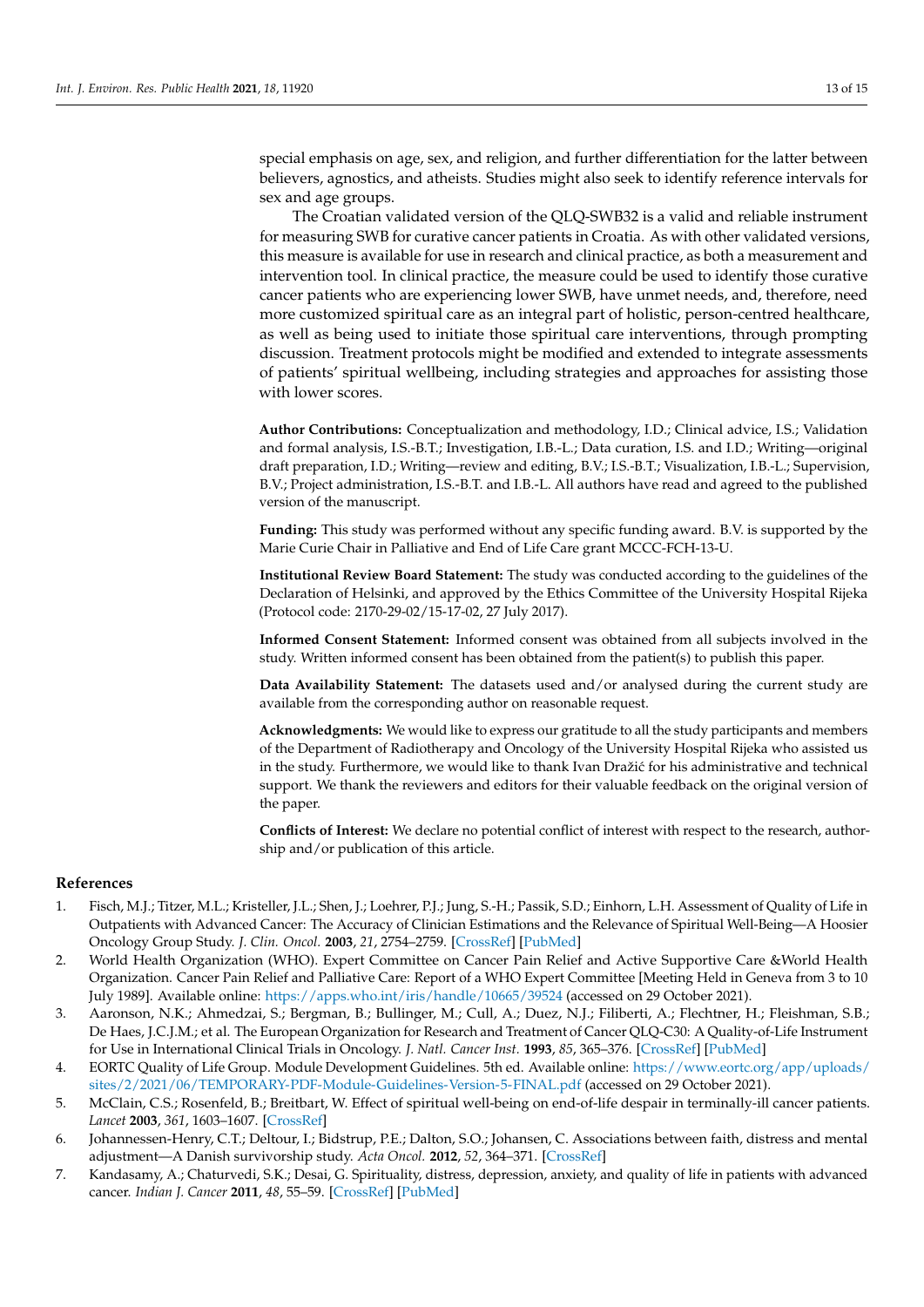- <span id="page-13-0"></span>8. Vivat, B.; Young, T.; Winstanley, J.; Arraras, J.; Black, K.; Boyle, F.; Bredart, A.; Costantini, A.; Guo, J.; Irarrazaval, M.; et al. The international phase 4 validation study of the EORTC QLQ-SWB32: A stand-alone measure of spiritual well-being for people receiving palliative care for cancer. *Eur. J. Cancer Care* **2017**, *26*, e12697. [\[CrossRef\]](http://doi.org/10.1111/ecc.12697)
- <span id="page-13-1"></span>9. Soleimani, M.A.; Sharif, S.P.; Yaghoobzadeh, A.; Yeoh, K.K.; Panarello, B. Exploring the Relationship Between Spiritual Well-Being and Death Anxiety in Survivors of Acute Myocardial Infarction: Moderating Role of Sex, Marital Status and Social Support. *J. Relig. Health* **2018**, *57*, 683–703. [\[CrossRef\]](http://doi.org/10.1007/s10943-017-0554-2)
- <span id="page-13-2"></span>10. Vivat, B.; Young, T.; Efficace, F.; Sigurdadóttir, V.; Arraras, J.I.; Åsgeirsdóttir, G.H.; Brédart, A.; Costantini, A.; Kobayashi, K.; Singer, S.; et al. Cross-cultural development of the EORTC QLQ-SWB36: A stand-alone measure of spiritual wellbeing for palliative care patients with cancer. *Palliat. Med.* **2012**, *27*, 457–469. [\[CrossRef\]](http://doi.org/10.1177/0269216312451950)
- <span id="page-13-3"></span>11. Büssing, A.; Balzat, H.-J.; Heusser, P. Spiritual needs of patients with chronic pain diseases and cancer—Validation of the spiritual needs questionnaire. *Eur. J. Med Res.* **2010**, *15*, 266–273. [\[CrossRef\]](http://doi.org/10.1186/2047-783X-15-6-266) [\[PubMed\]](http://www.ncbi.nlm.nih.gov/pubmed/20696636)
- <span id="page-13-4"></span>12. Chen, J.; You, H.; Liu, Y.; Kong, Q.; Lei, A.; Guo, X. Association between spiritual well-being, quality of life, anxiety and depression in patients with gynaecological cancer in China. *Medicine* **2021**, *100*, e24264. [\[CrossRef\]](http://doi.org/10.1097/MD.0000000000024264) [\[PubMed\]](http://www.ncbi.nlm.nih.gov/pubmed/33429835)
- <span id="page-13-5"></span>13. Feng, Y.; Liu, X.; Lin, T.; Luo, B.; Mou, Q.; Ren, J.; Chen, J. Exploring the relationship between spiritual well-being and death anxiety in patients with gynecological cancer: A cross-section study. *BMC Palliat. Care* **2021**, *20*, 1–10. [\[CrossRef\]](http://doi.org/10.1186/s12904-021-00778-3)
- <span id="page-13-6"></span>14. Clinical Hospital Center of Rijeka. Available online: <http://kbc-rijeka.hr/about-us/?lang=en> (accessed on 6 November 2021).
- <span id="page-13-7"></span>15. Dewolf, L.; Koller, M.; Velikova, G.; Johnson, C.; Scott, N.; Bottomley, A.; On behalf of the EORTC Quality of Life Group. EORTC Quality of Life Group Translation. Procedure. 3rd ed. 2009. Available online: [https://abdn.pure.elsevier.com/en/publications/](https://abdn.pure.elsevier.com/en/publications/eortc-quality-of-life-group-translation-procedure) [eortc-quality-of-life-group-translation-procedure](https://abdn.pure.elsevier.com/en/publications/eortc-quality-of-life-group-translation-procedure) (accessed on 29 October 2021).
- <span id="page-13-8"></span>16. Frankl, V.E. *Man's Search for Meaning: An Introduction to Logotherapy*, 4th ed.; Beacon Press: Boston MA, USA, 1992.
- <span id="page-13-9"></span>17. El Hajjar, S.T. Statistical analysis: Internal consistency, reliability and construct validity. *Int. J. Quant. Qual. Res. Methods* **2018**, *6*, 27–38.
- <span id="page-13-10"></span>18. Stata Statistical Software. *Release 13. MedCalc Software, MariaKerke, Belgium and StataCorp*; StataCorp: College Station, TX, USA, 2013.
- <span id="page-13-11"></span>19. Rohde, G.E.; Young, T.; Winstanley, J.; Arraras, J.I.; Black, K.; Boyle, F.; Bredart, A.; Costantini, A.; Guo, J.; Irarrazaval, M.E.; et al. Associations between sex, age and spiritual well-being scores on the EORTC QLQ-SWB32 for patients receiving palliative care for cancer: A further analysis of data from an international validation study. *Eur. J. Cancer Care* **2019**, *28*, e13145. [\[CrossRef\]](http://doi.org/10.1111/ecc.13145)
- <span id="page-13-12"></span>20. Vivat, B. Measures of spiritual issues for palliative care patients: A literature review. *Palliat. Med.* **2008**, *22*, 859–868. [\[CrossRef\]](http://doi.org/10.1177/0269216308095990) [\[PubMed\]](http://www.ncbi.nlm.nih.gov/pubmed/18755826)
- <span id="page-13-13"></span>21. Caplan, G. *Support Systems and Community Mental Health: Lectures on Concept Development*; Behavioral Publications: New York, NY, USA, 1974.
- 22. Courtens, A.M.; Stevens, F.C.J.; Crebolder, H.F.J.M.; Philipsen, H. Longitudinal study on quality of life and social support in cancer patients. *Cancer Nurs.* **1996**, *19*, 162–169. [\[CrossRef\]](http://doi.org/10.1097/00002820-199606000-00002) [\[PubMed\]](http://www.ncbi.nlm.nih.gov/pubmed/8674024)
- 23. Zhao, S.X.; Qiang, W.M.; Na Zheng, X.; Luo, Z.Q.; Song-Xian, Z.; Wan-Min, Q.; Xiao-Na, Z.; Zhi-Qin, L. Development of death education training content for adult cancer patients: A mixed methods study. *J. Clin. Nurs.* **2018**, *27*, 4400–4410. [\[CrossRef\]](http://doi.org/10.1111/jocn.14595)
- <span id="page-13-14"></span>24. Gonen, G.; Kaymak, S.U.; Cankurtaran, E.S.; Karslioglu, E.H.; Ozalp, E.; Soygur, H. The Factors Contributing to Death Anxiety in Cancer Patients. *J. Psychosoc. Oncol.* **2012**, *30*, 347–358. [\[CrossRef\]](http://doi.org/10.1080/07347332.2012.664260)
- <span id="page-13-15"></span>25. De Haes, J.C.; van Knippenberg, F.C. The quality of life of cancer patients: A review of the literature. *Soc. Sci. Med.* **1985**, *20*, 809–817. [\[CrossRef\]](http://doi.org/10.1016/0277-9536(85)90335-1)
- 26. McCorkle, R.; Quint-Benoliel, J. Symptom distress, current concerns and mood disturbance after diagnosis of life-threatening disease. *Soc. Sci. Med.* **1983**, *17*, 431–438. [\[CrossRef\]](http://doi.org/10.1016/0277-9536(83)90348-9)
- <span id="page-13-17"></span>27. Härtl, K.; Janni, W.; Kästner, R.; Sommer, H.; Strobl, B.; Rack, B.; Stauber, M. Impact of medical and demographic factors on long-term quality of life and body image of breast cancer patients. *Ann. Oncol.* **2003**, *14*, 1064–1071. [\[CrossRef\]](http://doi.org/10.1093/annonc/mdg289) [\[PubMed\]](http://www.ncbi.nlm.nih.gov/pubmed/12853348)
- <span id="page-13-24"></span>28. Laganà, A.S.; La Rosa, V.L.; Rapisarda, A.M.C.; Platania, A.; Vitale, S.G. Psychological impact of fertility preservation techniques in women with gynaecological cancer. *Ecancermedicalscience* **2017**, *11*, ed62. [\[CrossRef\]](http://doi.org/10.3332/ecancer.2017.ed62)
- <span id="page-13-16"></span>29. Vitale, S.G.; La Rosa, V.L.; Rapisarda, A.M.C.; Laganà, A.S. Fertility preservation in women with gynaecologic cancer: The impact on quality of life and psychological well-being. *Hum. Fertil.* **2017**, *21*, 35–38. [\[CrossRef\]](http://doi.org/10.1080/14647273.2017.1339365)
- <span id="page-13-18"></span>30. McCullough, M.; Bono, G.; Root, L. Religion and forgiveness. In *Handbook of the Psychology of Religion and Spirituality*; Paloutzian, R.F., Park, C.L., Eds.; The Guilford Press: New York, NY, USA, 2005; pp. 394–411.
- <span id="page-13-19"></span>31. Rousseau, P. Spirituality and the Dying Patient. The art of oncology: When the tumor is not the target. *J. Clin. Oncol.* **2000**, *18*, 2000–2002. [\[CrossRef\]](http://doi.org/10.1200/JCO.2000.18.9.2000) [\[PubMed\]](http://www.ncbi.nlm.nih.gov/pubmed/10784643)
- <span id="page-13-20"></span>32. Lawler-Row, K.A. Forgiveness as a mediator of the religiosity—Health relationship. *Psychol. Relig. Spirit.* **2010**, *2*, 1–16. [\[CrossRef\]](http://doi.org/10.1037/a0017584)
- <span id="page-13-21"></span>33. Taylor, E.J. Prevalence and Associated Factors of Spiritual Needs Among Patients with Cancer and Family Caregivers. *Oncol. Nurs. Forum* **2006**, *33*, 729–735. [\[CrossRef\]](http://doi.org/10.1188/06.ONF.729-735) [\[PubMed\]](http://www.ncbi.nlm.nih.gov/pubmed/16858453)
- <span id="page-13-22"></span>34. Hermann, C.P. The Degree to Which Spiritual Needs of Patients Near the End of Life Are Met. *Oncol. Nurs. Forum* **2007**, *34*, 70–78. [\[CrossRef\]](http://doi.org/10.1188/07.ONF.70-78)
- <span id="page-13-23"></span>35. Peterman, A.H.; Fitchett, G.; Brady, M.J.; Hernandez, L.; Cella, D. Measuring spiritual well-being in people with cancer: The functional assessment of chronic illness therapy—Spiritual well-being scale (FACIT-Sp). *Ann. Behav. Med.* **2002**, *24*, 49–58. [\[CrossRef\]](http://doi.org/10.1207/S15324796ABM2401_06)